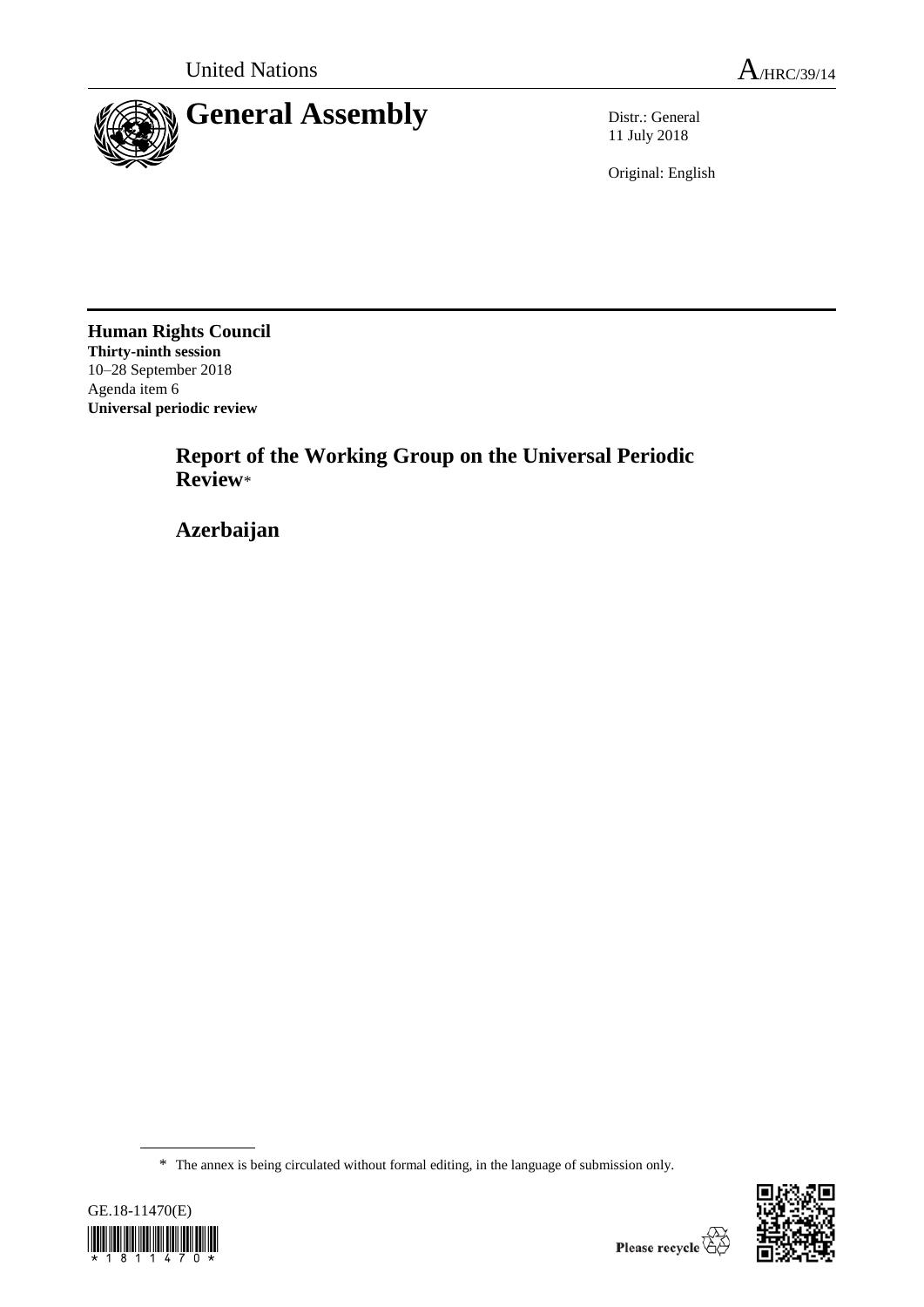# **Introduction**

1. The Working Group on the Universal Periodic Review, established in accordance with Human Rights Council resolution 5/1, held its thirtieth session from 7 to 18 May 2018. The review of Azerbaijan was held at the 13th meeting, on 15 May 2018. The delegation of Azerbaijan was headed by the Deputy Minister of Foreign Affairs, Khalaf Khalafov. At its 17th meeting, held on 17 May 2018, the Working Group adopted the report on Azerbaijan.

2. On 10 January 2018, the Human Rights Council selected the following group of rapporteurs (troika) to facilitate the review of Azerbaijan: Ecuador, Slovenia and United Arab Emirates.

3. In accordance with paragraph 15 of the annex to Human Rights Council resolution 5/1 and paragraph 5 of the annex to Council resolution 16/21, the following documents were issued for the review of Azerbaijan:

(a) A national report submitted/written presentation made in accordance with paragraph 15 (a) (A/HRC/WG.6/30/AZE/1);

(b) A compilation prepared by the Office of the United Nations High Commissioner for Human Rights (OHCHR) in accordance with paragraph 15 (b) (A/HRC/WG.6/30/AZE/2 and Corr.1);

(c) A summary prepared by OHCHR in accordance with paragraph 15 (c) (A/HRC/WG.6/30/AZE/3).

4. A list of questions prepared in advance by Armenia, Bangladesh, Belgium, Brazil, Germany, Liechtenstein, Portugal, Slovenia, Spain, Sweden, the United Kingdom of Great Britain and Northern Ireland, the United States of America and Uruguay was transmitted to Azerbaijan through the troika. These questions are available on the website of the universal periodic review.

## **I. Summary of the proceedings of the review process**

#### **A. Presentation by the State under review**

5. Azerbaijan noted that the universal periodic review was an effective format for consideration of the third national report of Azerbaijan, enabling the country to provide full information on the activities carried out and measures taken for the protection of human rights and fundamental freedoms, the promotion of dialogue and the sharing of experience.

6. Azerbaijan was a party to the main international legal instruments in the field of human rights and regularly submitted reports to the relevant United Nations treaty bodies on their implementation. At the Council's thirty-fifth session, the United Nations High Commissioner for Human Rights had cited Azerbaijan among the 34 countries that had fulfilled their reporting obligations in a timely manner. Azerbaijan was also among the 15 countries that had submitted midterm reports on the first two cycles of the universal periodic review.

7. Azerbaijan had sent a standing invitation to all special procedure mandate holders, recognizing their important role in facilitating cooperation and dialogue with Member States.

8. As a result of a referendum held in 2016, amendments had been made to the Constitution aimed at further strengthening the protection of human rights and fundamental freedoms, the formation of an effective and flexible mechanism of public administration and ensuring the effectiveness of economic reforms.

9. In 2017, the Presidential decree on improving the efficiency of the penitentiary system had been signed. The decree aimed at developing the penitentiary system through the humanization of penal policy and also ensured the application of complex institutional, legislative and practical measures for the liberalization of criminal law policy, including the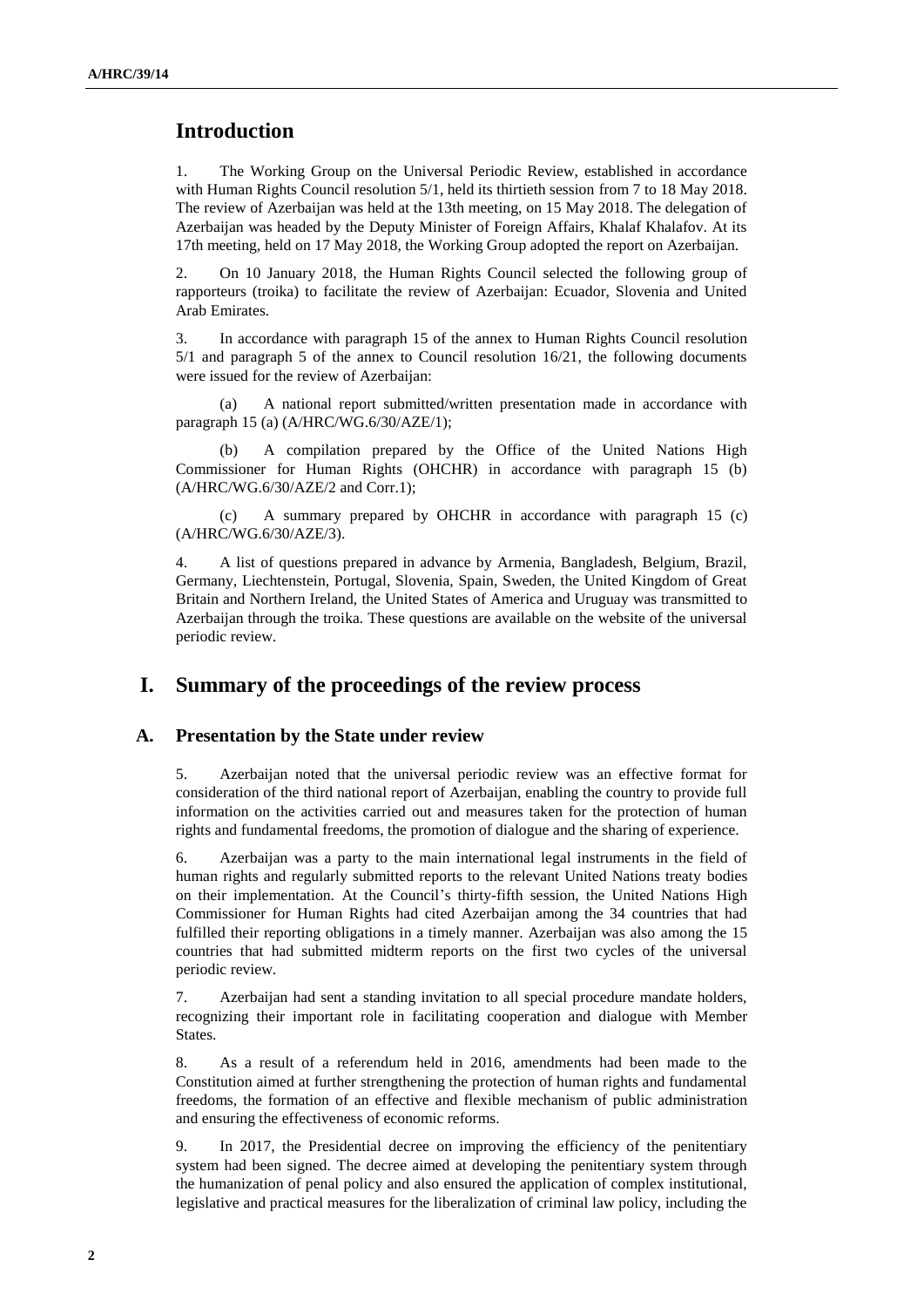restriction of arrests and deprivations of liberty and the decriminalization of a number of crimes.

10. The institutions of pardon and amnesty had also been widely used in Azerbaijan during the reporting period. In total, the President had issued nine acts of pardon, which had been applied to 1,378 convicts, and the parliament had approved two Acts of Amnesty, which had been applied to about 21,000 people.

11. In order to support the development of the legal profession, on 22 February 2018 the President had signed a decree on additional measures to develop legal practice in the country. The decree envisaged measures to improve material and technical support for lawyers' organizations throughout the country, the admission of new members through regular bar exams and the development of professional training and qualifications for lawyers with a view to improving the quality of legal services.

12. The fight against corruption was one of the Government's priorities. The National Action Plan for Open Government 2016–2018 had been approved by Presidential decree on 27 April 2016. The Plan sought to improve anti-corruption legislation, raise awareness of citizens in the fight against corruption, enhance the engagement of civil society organizations and develop proposals for establishing corruption-related crimes.

13. The State Agency for Services and Social Innovations continued to widen the scope of its activities in the efficient delivery of public services and social innovations to citizens. From 2013 to the present, the centres in the Agency's network had received more than 20 million applications, with a satisfaction rate of 98 to 100 per cent among the population. A number of States had expressed interest in learning from the experience of the State Agency and applying that model in their countries.

14. There were currently more than 5,000 media outlets in the country. About 80 per cent of the Azerbaijani population had unhindered access to the Internet, which had become the most popular and practical means of information and media communication. The Presidential State Fund to Support the Development of the Media continued to carry out its activities effectively.

15. The State worked in partnership with representatives of civil society. More than 3,254 non-governmental organizations (NGOs) had been registered in Azerbaijan, 500 of which were dedicated to human rights protection. In 2017, the Presidential Council on State Support for NGOs had financed 484 NGO projects at a cost of over 3 million manats.

16. The International Forum on Intercultural Dialogue, also known as the "Baku Process", had been established by the President in 2008 as a platform for coordinating international efforts to strengthen tolerance and mutual understanding and combat discrimination, extremism and xenophobia in society. The Heydar Aliyev Foundation was also making a major contribution to the development of multiculturalism and tolerance in the country.

17. As a result of the successful implementation of measures envisaged in socioeconomic development policy documents adopted in the reporting period, including "Azerbaijan 2020: A Look into the Future" and the strategic road maps for the national economy and the main sectors of the economy adopted in 2016, a noticeable reduction in the unemployment rate had been achieved, social protection for the unemployed had been strengthened, favourable conditions had been created for improving the labour market and competitiveness had been enhanced.

18. Over the past five years, the gross domestic product (GDP) had increased by 1.1 times, including an increase of 2.2 times in the non-oil sector, and 1.4 times for household incomes. During the period the non-oil industry had increased 2.2 times, agriculture 1.2 times, trade 1.4 times, tourism 1.7 times, transport 1.2 times and communication 1.5 times.

19. Azerbaijan supported the 2030 Agenda for Sustainable Development. Most of the guidelines and directions of the development concept "Azerbaijan 2020: A Look into the Future" and the strategic road maps for the national economy and the main sectors of the economy were identical to those in the 2030 Agenda. The National Coordinating Council on Sustainable Development had been established in 2016.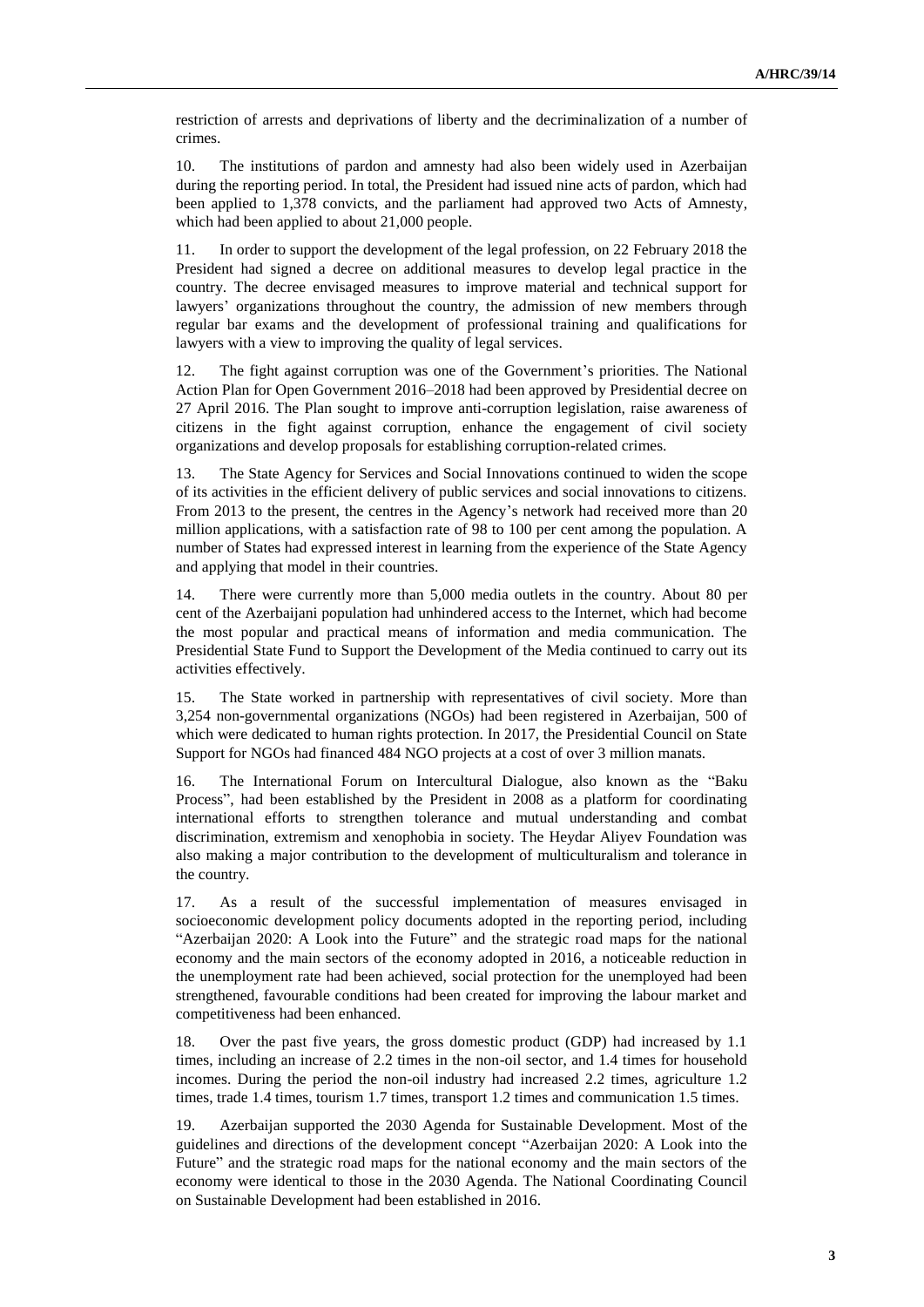20. The Government of Azerbaijan continued to implement a number of comprehensive measures aimed at improving the socioeconomic situation of refugees and internally displaced persons and their temporary integration into society, bearing in mind the necessity of the future realization of their right to a safe and dignified return to their native lands.

21. Over the past 24 years, about 6.6 billion manats had been allocated for the social protection of refugees and internally displaced persons. Some 2,000 internally displaced persons had received preferential loans totalling 44 million manats to fund businesses through the National Entrepreneurship Support Fund. As a result, the poverty level among refugees and internally displaced persons had decreased from 75 to 12 per cent.

22. Internally displaced persons were exempted from paying communal and other utility services and tuition fees were waived for those studying in State higher and secondary educational institutions.

23. Occupation by Armenia of 20 per cent of the territory of Azerbaijan, including the Nagorno-Karabakh region and seven adjacent regions, was one of the main obstacles to the full-fledged realization of human rights in the country. During the armed aggression, Armenia had committed grave violations of international humanitarian law, including extrajudicial executions of Azerbaijani civilians, hostages and prisoners of war, subjecting them to torture and other cruel, inhuman or degrading treatment. The material damage caused to Azerbaijan as a result of the occupation was estimated at \$818 billion.

24. Armenia raised four points of order, in which it stated that the information and specific facts provided by Azerbaijan were incorrect and did not meet the review requirements. The Working Group was not competent to discuss political or conflict-related issues. Azerbaijan was trying to use the review procedure to voice its own perception of the conflict with the aim of undermining the rights of the people of Nagorno-Karabakh to selfdetermination, which Azerbaijan falsely presented as an issue of the restoration of its territorial integrity. The international community, including the United Nations, recognized that the only internationally mandated format for the settlement of the Nagorno-Karabakh conflict was the Minsk Group of the Organization for Security and Cooperation in Europe. Armenia therefore rejected any reference to the Nagorno-Karabakh conflict and misinterpretations contained in the national report and during the oral presentation by Azerbaijan. Attempts to present Armenia as an aggressor by referring to United Nations Security Council resolutions were completely false and constituted a blatant manipulation of their content.

25. The President of the Human Rights Council ruled that it was appropriate for all delegations to make comments and observations and to voice their opinion on human rights issues; the State under review was entitled to express its views. The universal periodic review process did not, however, aim to discuss or settle disputes among Member States. Bilateral issues should not interfere in discussions, and such issues should not be raised in the Working Group.

26. In response to the points of order raised by Armenia, Azerbaijan stated that it was not engaging in polemical discussion; rather, it emphasized the historical facts, namely the occupation of Azerbaijani territories by Armenia accompanied by ethnic cleansing of Azerbaijanis from the occupied territories, which had led to the mass violation of the human rights of Azerbaijanis and had impeded the full realization of human rights within the country. There were still some Azerbaijani nationals in Armenia who had been taken hostage by that country when they were visiting the graves of their ancestors in the occupied territories. The wounds of genocide committed by Armenia in the Khojaly district of Azerbaijan, which had resulted in the killing of around 700 Azerbaijanis, including children, women and elderly people, had not yet healed. Azerbaijan urged Armenia to comply with Security Council resolutions, which called for the complete liberation of Azerbaijani territories and the safe and dignified return of internally displaced persons to their native lands. Azerbaijan called on Armenia to abide by international humanitarian law and to stop ceasefire violations that had caused an increased number of casualties among the civilian population of Azerbaijan living in settlements adjacent to the line of contact. The only solution to the conflict would be the withdrawal of Armenian forces from the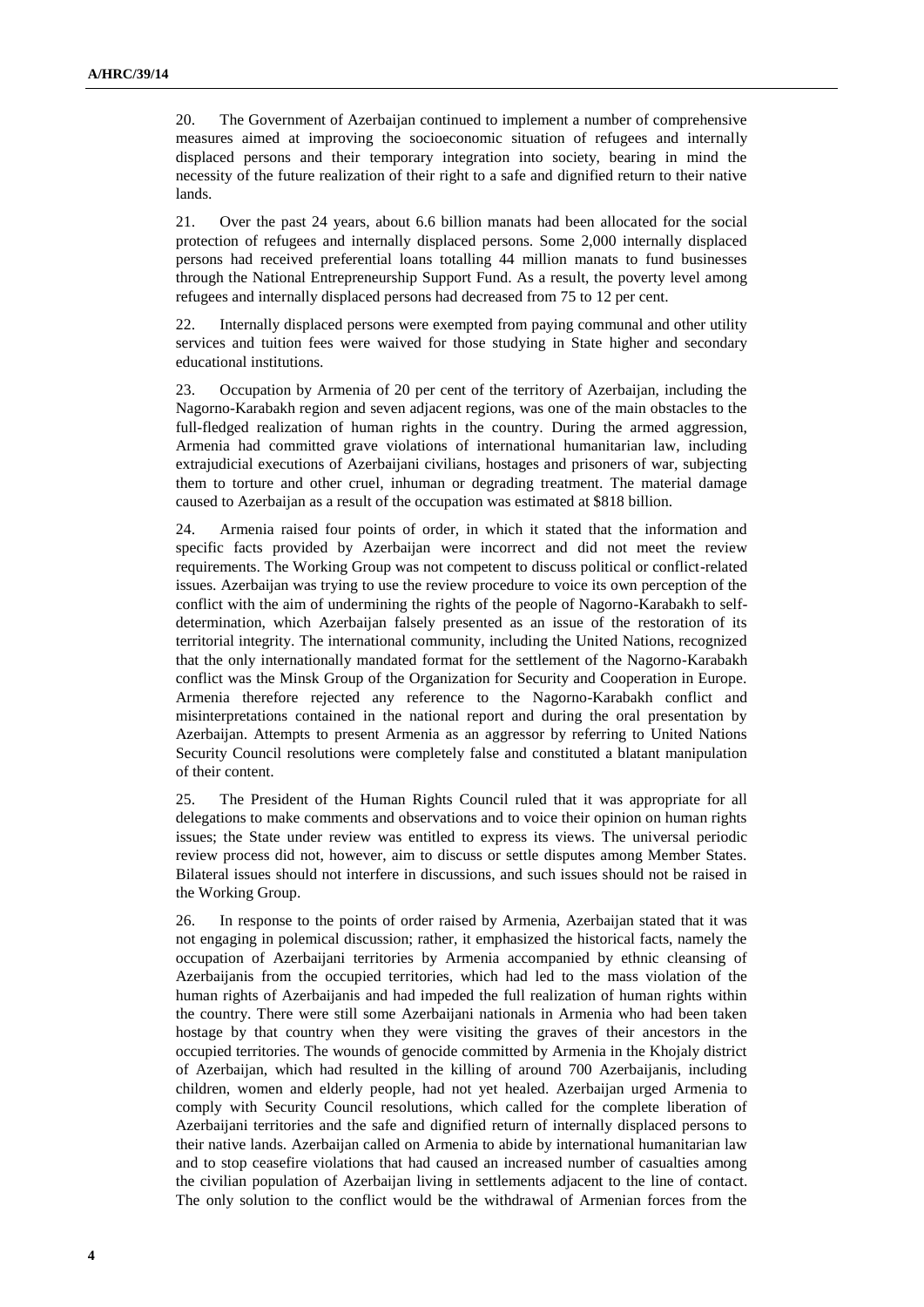occupied territories of Azerbaijan. Azerbaijan hoped that the international community would exert pressure on Armenia to liberate the occupied territories and to bring to justice the perpetrators of war crimes against Azerbaijanis.

27. Azerbaijan further stressed that it was in a particular situation, with 20 per cent of its territories under the occupation of Armenia. Armenia as an aggressor State had to be held accountable for its aggression against Azerbaijan. Azerbaijan was a peace-loving nation and, unlike Armenia, it did not have any territorial claims against any of its neighbours. Azerbaijan would never allow the creation of the second Armenian state in the territory of Azerbaijan.

#### **B. Interactive dialogue and responses by the State under review**

28. During the interactive dialogue, 105 delegations made statements. Recommendations made during the dialogue are to be found in section II of the present report.

29. The Russian Federation noted efforts to support the independence of the media and to strengthen intercultural dialogue, especially through the Heydar Aliyev Foundation.

30. Rwanda encouraged Azerbaijan to enhance measures and policies to address discrimination on all grounds, including through strengthened implementation of existing legislation.

31. Saudi Arabia commended efforts to improve anti-corruption legislation and to strengthen the work of civil society.

32. Serbia welcomed the National Action Plan for Open Government 2016–2018, and the National Action Plan to Combat Human Trafficking 2014–2018.

33. Singapore welcomed the National Action Plan for Open Government 2016–2018, and the increasing State spending on education and the active promotion of good governance.

34. Slovakia expressed concern about reports of the torture and ill-treatment of journalists and human rights defenders.

35. Slovenia regretted the alleged lack of independence of the Bar Association, and noted reports of harassment and threats against independent lawyers.

36. Spain expressed concern about limitations on the effective enjoyment of freedom of religion for "non-traditional" religious organizations.

37. Sri Lanka welcomed measures related to the right to health, and the steps taken to promote dialogue with civil society.

38. The State of Palestine remained concerned at persisting poverty. It acknowledged measures to protect human rights defenders and journalists.

39. The Sudan welcomed the National Action Plan for Open Government 2016–2018 and anti-corruption legislation.

40. Sweden wished Azerbaijan success in implementing the review recommendations.

41. Switzerland expressed concern about reports of harassment, intimidation and prosecution of opposition representatives, journalists and human rights defenders.

42. Tajikistan made recommendations.

43. Thailand welcomed steps to promote gender equality and efforts to improve prison conditions and the treatment of prisoners.

44. Togo welcomed efforts to strengthen the protection of human rights, particularly through the 2016 constitutional reform.

45. Tunisia welcomed efforts to enhance the legal framework, modernize the prison system and combat human trafficking.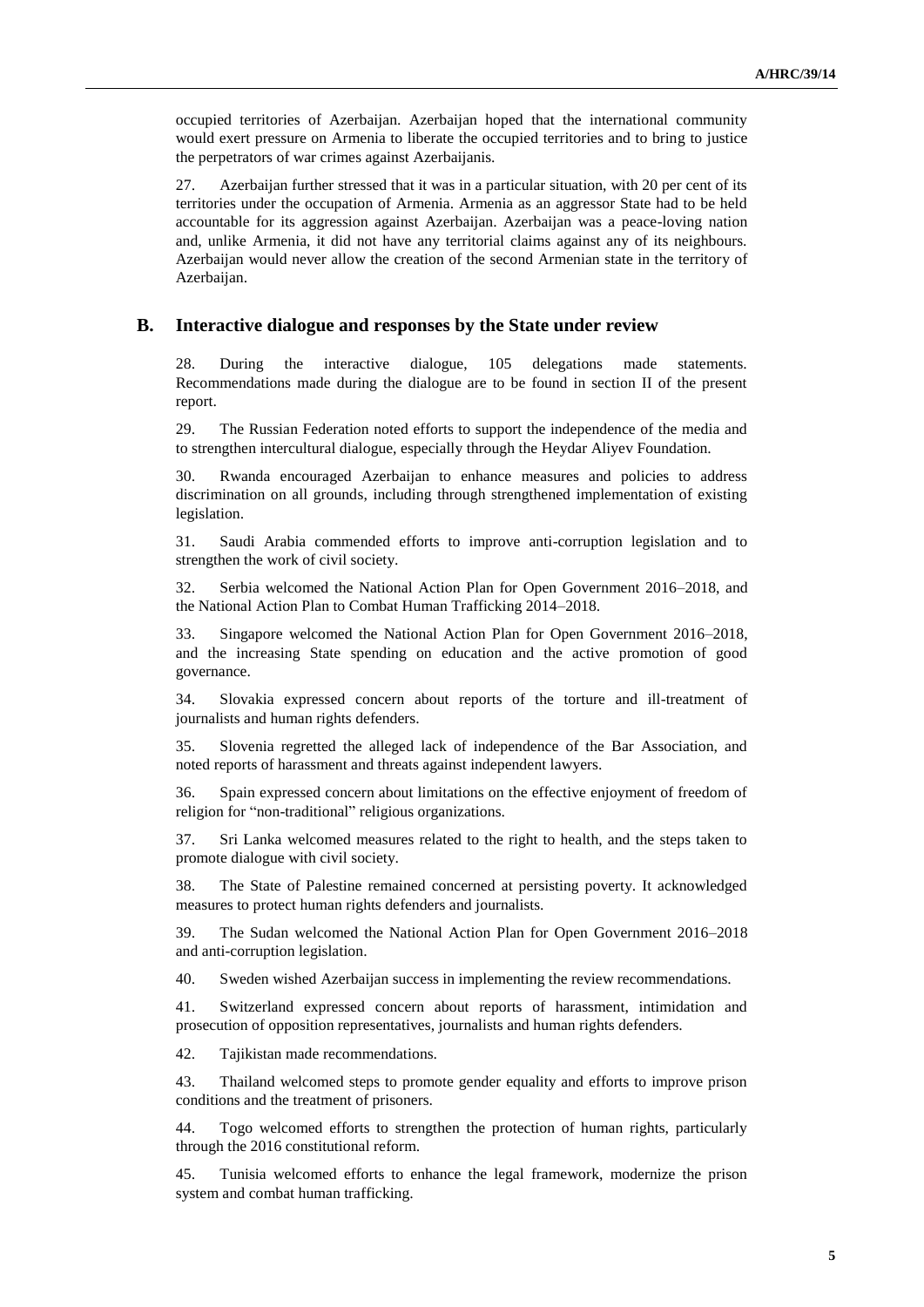46. Turkey welcomed efforts to support internally displaced persons and refugees.

47. Turkmenistan welcomed improvements in the quality of public services through innovative methods and the establishment of the State Agency for Services and Social Innovations network.

48. Ukraine noted that the ability of Azerbaijan to implement human rights treaties had been impeded since some of its territories were not under its control.

49. The United Arab Emirates welcomed reforms introduced by the 2016 constitutional amendment, particularly measures aimed at bolstering the institutional and legal framework.

50. The United Kingdom expressed concern about restrictions on freedoms of the press and of assembly, the independence of the judiciary and the harassment of human rights defenders.

51. The United States stated that, as a result of restrictions on freedoms of expression, association and assembly, political and civic spaces were severely constrained.

52. Uruguay welcomed the cooperation of Azerbaijan with treaty bodies and special procedures, and the process to reform legislation on children's rights.

53. Uzbekistan praised consistent efforts to protect human rights and to cooperate with the United Nations human rights mechanisms.

54. The Bolivarian Republic of Venezuela welcomed the cooperation of Azerbaijan with treaty bodies and the reforms to improve the standard of living of its population.

55. Viet Nam recognized the progress achieved through the constitutional amendment, which aimed at providing more effective protection of human rights.

56. Yemen welcomed the standing invitation of Azerbaijan to all special procedure mandate holders, and steps to harmonize domestic legislation with international obligations.

57. Zimbabwe highlighted measures aimed at guaranteeing the rights and freedoms of different categories of the population, such as prisoners, refugees and internally displaced persons.

58. Afghanistan welcomed the standing invitation to all special procedure mandate holders.

59. Algeria welcomed measures to promote the values of tolerance and multiculturalism in society, and to guarantee the independence of the judiciary.

60. Angola welcomed the improvements made in bringing national legislation into line with international human rights standards.

61. Argentina welcomed the standing invitation to all special procedure mandate holders.

62. Armenia shared the concerns raised by different human rights mechanisms about the deteriorating human rights situation since the previous review.

63. Australia welcomed efforts to strengthen legal protection of human rights, including through laws to combat human trafficking and forced marriage.

64. Austria urged Azerbaijan to continue collaborating with the Special Rapporteur on the rights to freedom of peaceful assembly and of association to organize a country visit in the near future.

65. Bahrain welcomed efforts to improve human rights, including a "one-stop" model for public service delivery.

66. Bangladesh appreciated the implementation of the National Action Plan to Combat Human Trafficking 2014–2018 and initiatives to promote multiculturalism and the country's commitment to ensure gender equality.

67. Belarus welcomed the active cooperation of Azerbaijan with the treaty bodies and the adoption of laws and regulations to strengthen human rights protection.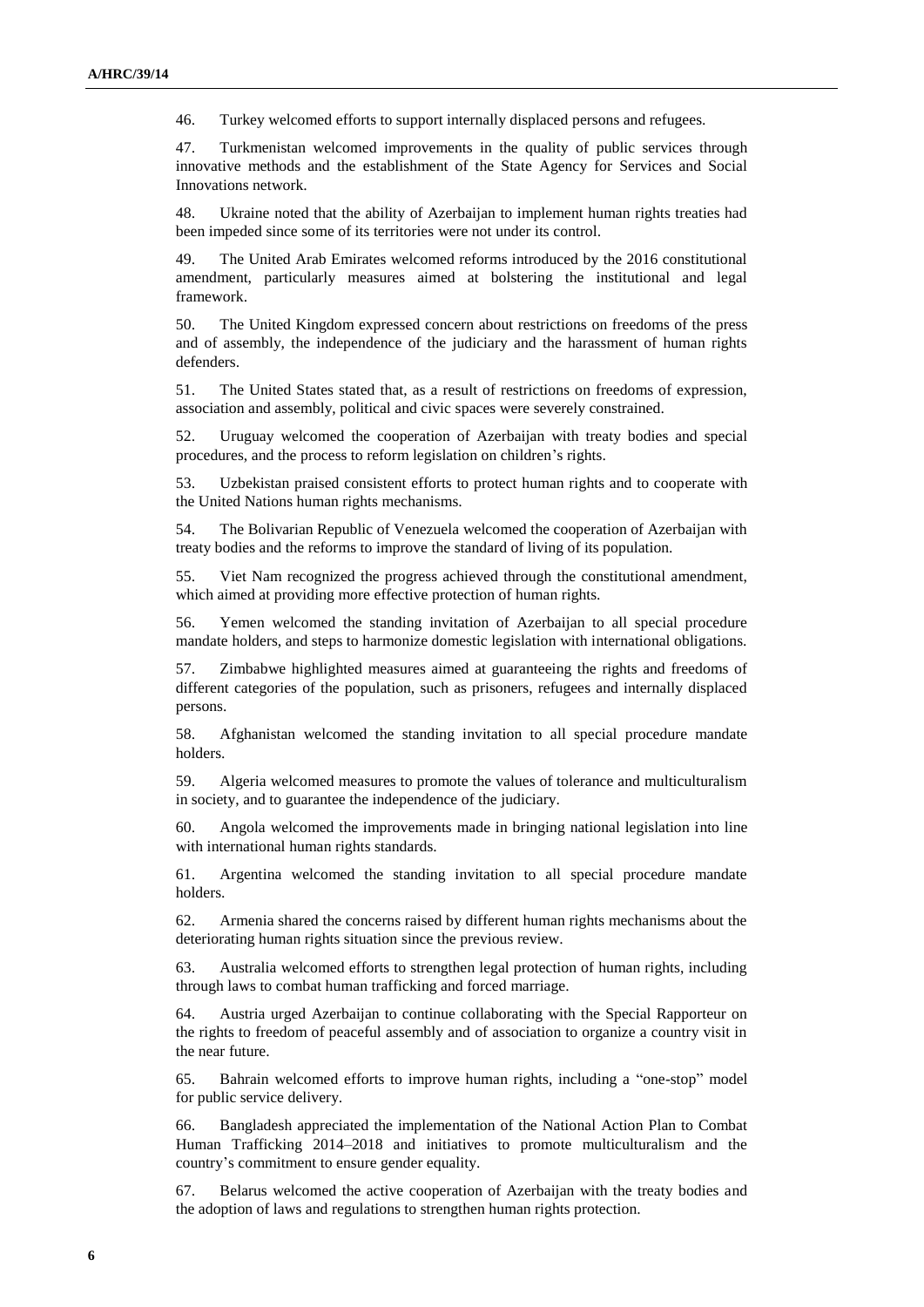68. Belgium welcomed the country's tradition of religious tolerance.

69. The Plurinational State of Bolivia welcomed advances in drinking water supply and the increase in public investment in health and education.

70. Bosnia and Herzegovina welcomed the standing invitation to special procedures. It expressed concern about the underrepresentation of women in political and public life.

71. Brazil expressed concern about the alleged violations of the rights to freedom of expression, peaceful assembly and association.

72. Brunei Darussalam commended Azerbaijan on the programme for the development of inclusive education for persons with disabilities, and acknowledged measures to improve the health-care system.

73. Bulgaria noted consistent policy measures to guarantee equality between women and men, the rights of the child and the rights of persons with disabilities.

74. Burundi welcomed the National Action Plan for the Improvement of the Protection of Human Rights and Fundamental Freedoms.

75. Cambodia welcomed the achievements of the socioeconomic development plan.

76. Canada encouraged Azerbaijan to strengthen protections for civil society, women and lesbian, gay, bisexual, transgender and intersex persons, and expressed concern about the administrative burden on NGOs.

77. Chile welcomed the ratification of treaties by Azerbaijan. It expressed concern about limitations on the freedom of association, despite recommendations accepted during the previous review cycle.

78. China welcomed the efforts and achievements of Azerbaijan with regard to improving the living standards of its people, fighting against corruption, promoting gender equality, combating human trafficking and protecting the rights of women, children and persons with disabilities.

79. Côte d'Ivoire urged Azerbaijan to strengthen its legislative framework to ensure the full enjoyment of human rights, especially for women, children, persons with disabilities and migrants.

80. Croatia welcomed the approval of the State Programme for the Development of Inclusive Education for Persons with Disabilities 2018–2024.

81. Cuba highlighted measures to guarantee the independence of the judiciary and to improve the functioning of the courts and the judicial infrastructure.

82. Cyprus remained deeply concerned about the challenges and restrictions faced by journalists, human rights defenders and youth activists.

83. Czechia acknowledged the religious tolerance and cooperative approach towards international observers during the 2018 presidential elections.

84. The Democratic People's Republic of Korea commended Azerbaijan on its progress in international cooperation and the promotion of the human rights of its citizens.

85. Djibouti welcomed the ratification of Protocol No. 14 to the Convention for the Protection of Human Rights and Fundamental Freedoms, amending the control system of the Convention, and the Additional Protocol to the Criminal Law Convention on Corruption.

86. Ecuador welcomed the excellent record of Azerbaijan in reporting to treaty bodies, and its leadership in the promotion of transparent, accountable and efficient public services.

87. Egypt welcomed the cooperation of Azerbaijan with international human rights mechanisms and its efforts to enhance the independence of the judiciary.

88. Estonia acknowledged the increased cooperation of Azerbaijan with the United Nations human rights system and encouraged it to take further steps to promote free expression.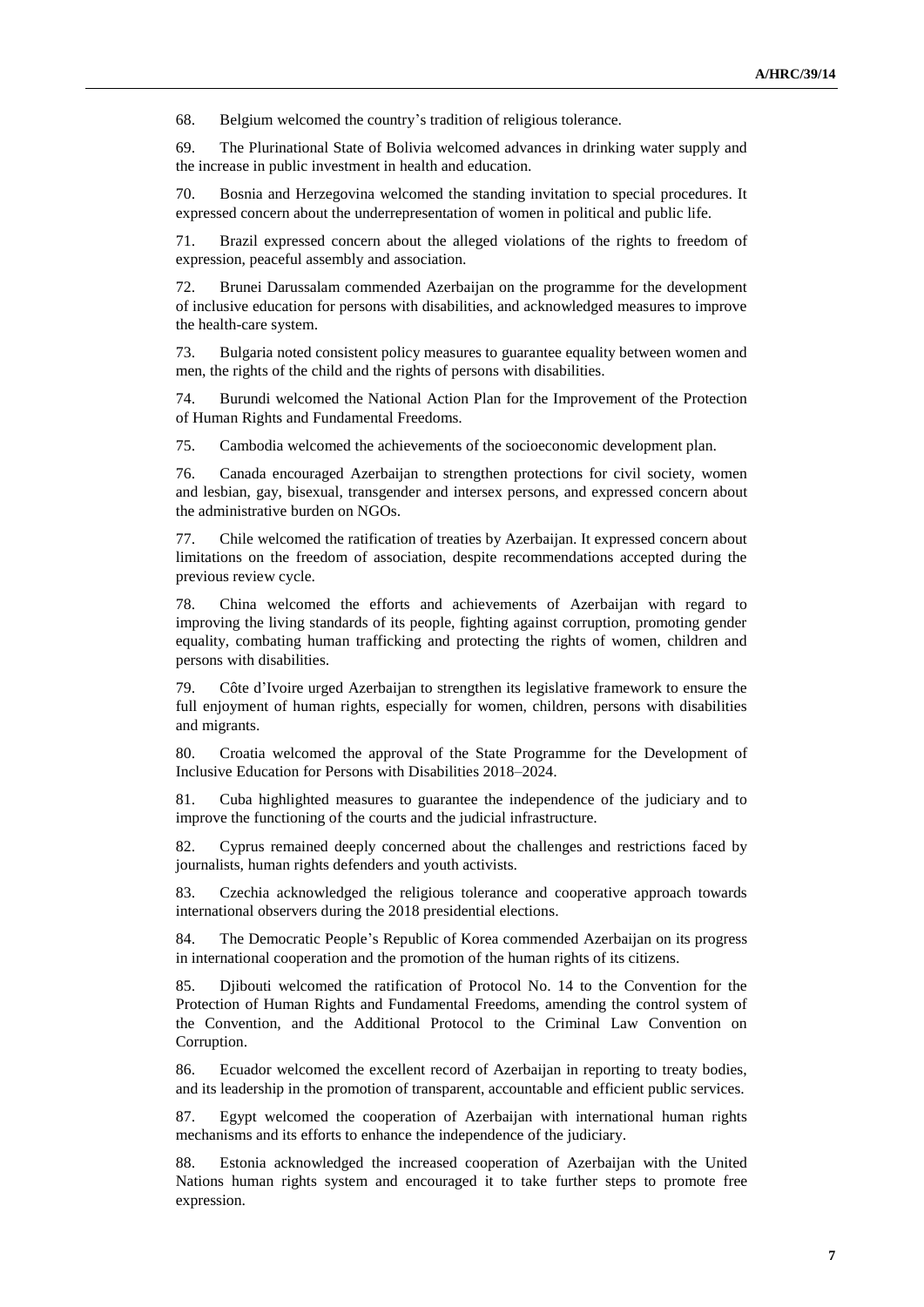89. France made recommendations.

90. Gabon welcomed efforts to promote gender equality, to combat domestic violence and to create assistance centres for victims of domestic violence.

91. Georgia welcomed the ratification of international legal instruments and steps to issue standing invitations to all special procedure mandate holders.

92. Germany welcomed efforts to improve the socioeconomic conditions of internally displaced persons, and remained concerned about the ongoing repression of civil society.

93. Ghana welcomed efforts to promote and protect human rights and fundamental freedoms and encouraged Azerbaijan to continue with its positive initiatives.

94. Greece noted some positive steps taken by Azerbaijan, including the country visits of special rapporteurs during the period under review.

95. Honduras welcomed actions to reduce poverty and progress in the area of education, in particular for women and girls.

96. Hungary called upon the Government to continue to combat human trafficking.

97. Iceland welcomed the reform of the education system and took positive note of the growth in the literacy rate.

98. India appreciated measures to improve health-care facilities, and welcomed efforts to ensure gender parity in secondary and tertiary education.

99. Indonesia welcomed initiatives to ensure employment, housing and education for all, and efforts to address domestic violence and protect children's rights.

100. The Islamic Republic of Iran welcomed the raising of public awareness and the launching of training courses on human rights for officials and professionals.

101. Iraq praised efforts to harmonize national laws with international obligations, and welcomed the standing invitation for special procedure mandate holders.

102. Ireland remained concerned about unduly restrictive legislation governing the functioning of civil society and reports of the ill-treatment of human rights defenders and journalists.

103. Italy welcomed the commitment of Azerbaijan to promoting the peaceful coexistence of persons belonging to different religions or beliefs.

104. Jordan welcomed the efforts of Azerbaijan to achieve the Sustainable Development Goals and to align its national reporting with the Sustainable Development Goal process.

105. Kazakhstan appreciated measures to combat human trafficking, to strengthen social policies and to modernize the judicial and penitentiary systems.

106. Kenya called on Azerbaijan to improve the situation of migrants, asylum seekers, internally displaced persons and minorities by facilitating access to education, labour, housing and health care, and to improve children's rights by eradicating child marriage.

107. Kuwait welcomed the commitment of Azerbaijan to the promotion of human rights and sustainable development.

108. Kyrgyzstan praised achievements in the socioeconomic area and legislative measures, including changes in the Constitution.

109. The Lao People's Democratic Republic welcomed efforts to support the Women's Association for Rational Development.

110. Lebanon welcomed the efforts of Azerbaijan to comply with its international obligations, and its cooperation with international human rights mechanisms.

111. Libya positively noted the achievements made, particularly the ratification of a number of international treaties.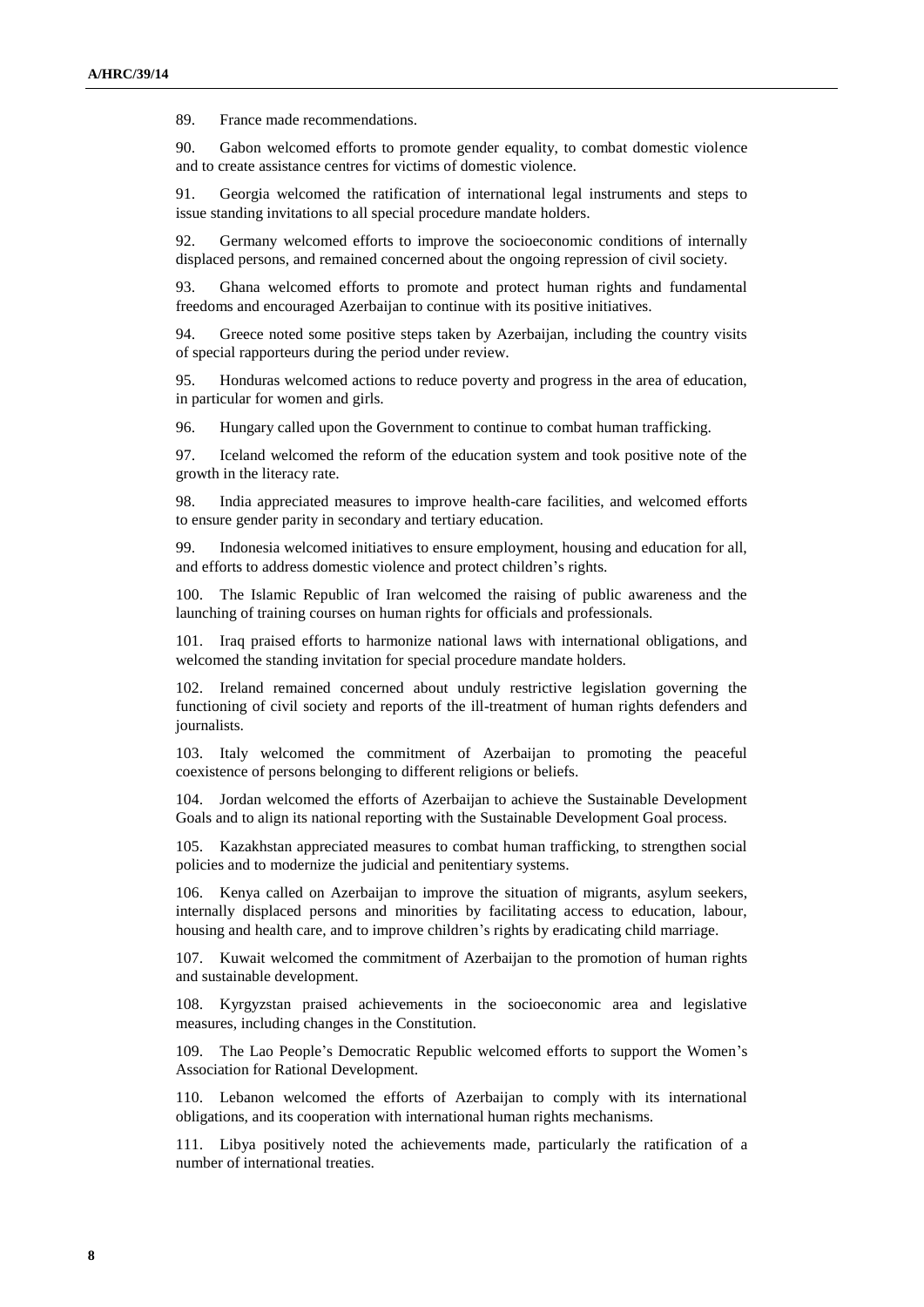112. Malaysia welcomed the efforts of Azerbaijan to incorporate the provisions of the human rights conventions to which it was a party into its national legislation and to combat human trafficking.

113. Maldives welcomed efforts for the socioeconomic development of the country.

114. Mexico acknowledged progress in implementing universal periodic review recommendations, in particular the constitutional amendments and the Law on Public Participation.

115. Montenegro called upon Azerbaijan to take additional measures to introduce a human rights-based model of disability.

116. Morocco welcomed efforts to fight corruption, including the establishment of the National Action Plan for Open Government 2016–2018.

117. Myanmar welcomed steps to fulfil international human rights obligations. It expressed concern about reports of the repression of civil society.

Namibia commended Azerbaijan on the referendum, which had led to the strengthening of constitutional protection for human rights and fundamental freedoms.

119. Nepal welcomed the achievement of economic development and the subsequent promotion of social and economic rights.

120. The Netherlands encouraged Azerbaijan to take additional steps to strengthen human rights and the rule of law, including ensuring freedom of expression by enhancing the protection of journalists and human rights defenders.

121. Nigeria welcomed efforts to improve anti-corruption legislation and the National Action Plan to Combat Human Trafficking.

122. Norway expressed deep concerns about additional restrictions placed on civil society since the previous review.

123. Pakistan appreciated efforts to ensure the welfare of refugees and persons that had been internally displaced as a result of the Azerbaijan-Armenia conflict.

124. Panama highlighted the establishment of an intergovernmental group with civil society participation to draft the third national report.

125. Paraguay welcomed the record of Azerbaijan in ratifying and reporting on international treaties and the law on domestic violence. It expressed concern about the use of the terminology "illegal migrants".

126. Peru recognized advances in the fight against poverty and efforts to modernize the judicial system and to change the approach of the authorities towards children in conflict with the law.

127. The Philippines welcomed the Migration Code and the Preschool Education Act. It also appreciated efforts to institutionalize a centralized national child database.

Portugal welcomed efforts to combat human trafficking and the establishment of a protection mechanism for unaccompanied children seeking asylum.

129. Qatar appreciated legislative measures to enhance the national legal framework and the cooperation with special procedure mandate holders.

130. The Republic of Korea welcomed initiatives aimed at enhancing access to courts and the efficiency of the administration of justice.

131. The Republic of Moldova noted the progress made in the reform of the justice system, the increased public spending on education and to ensure access to health care and investment in capacity-building, human rights education and training.

132. Romania welcomed the standing invitation to all special procedure mandate holders.

133. Costa Rica highlighted a number of advances, including cooperation with the treaty bodies and special procedure mandate holders.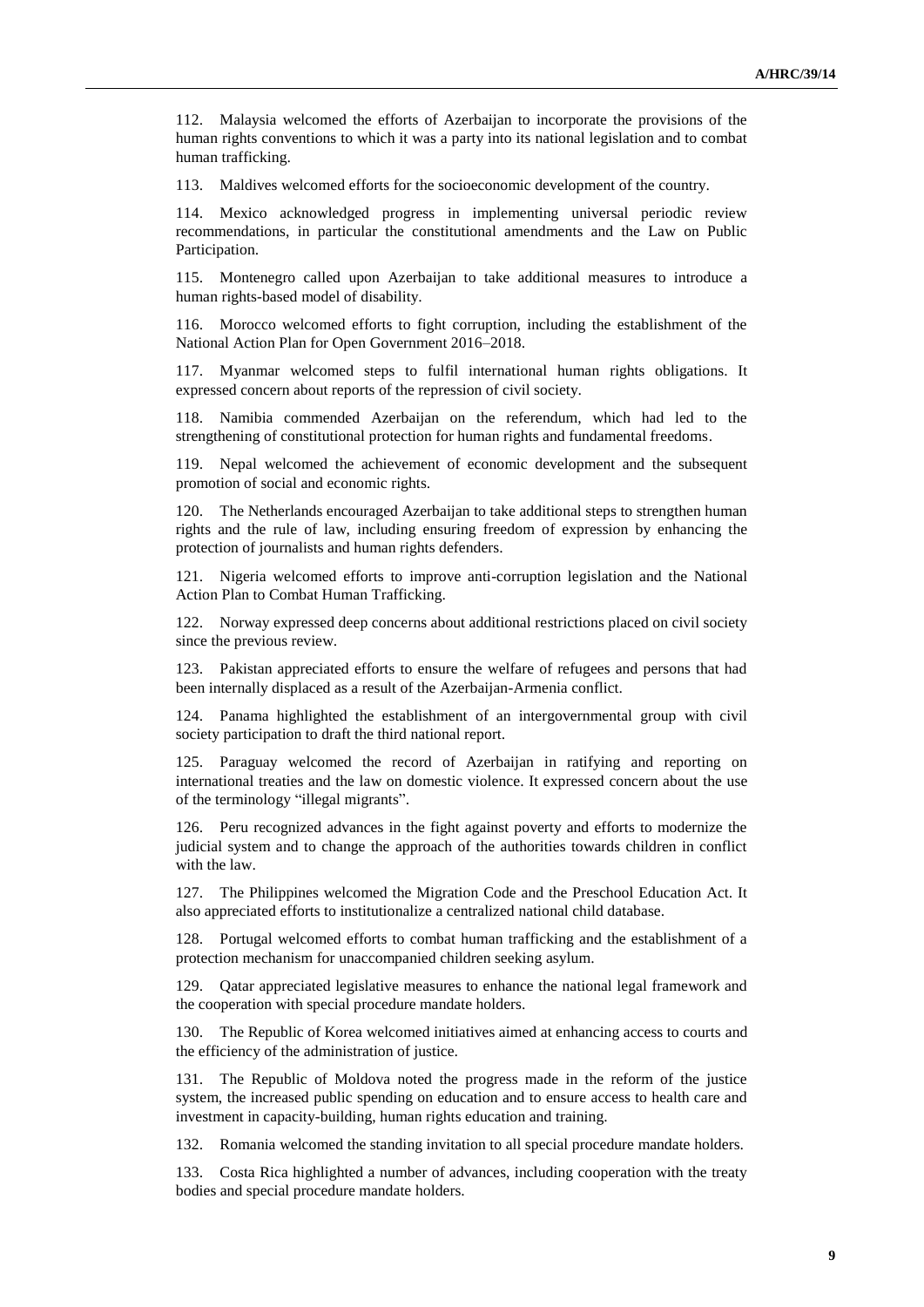134. Azerbaijan reiterated its commitment to democracy, human rights and fundamental freedoms. It provided details on the electronic court system, which was in the process of development. The Bar Association had been reformed to ensure the independence and quality of legal services. Azerbaijan actively cooperated with the Council of Europe and the United Nations on combating torture, and applied a zero-tolerance policy to torture, which was criminally liable.

135. Azerbaijan respected its commitments under the European Court of Human Rights. If the Court found a violation of an individual's human rights by virtue of a final decision of the national courts, those decisions were reviewed in accordance with national legislation. In 2015 the European Court had delivered a judgment against Armenia in a case involving Azerbaijani internally displaced persons, confirming the fact of the ongoing occupation of a significant part of the territory of Azerbaijan by Armenia. The judgment had not been executed yet. Promotion of the rights of national minorities was also among the main priorities of the Government. Among other measures, there were television and radio programmes in minority languages, including Armenian.

Azerbaijan emphasized that over the past 15 years extreme poverty had been eliminated and absolute poverty had decreased to 5.4 per cent. GDP had grown by 3.2 times, the gross income of the population by 9.8 times and unemployment had been reduced to 5 per cent. Regional development programmes concentrated mainly on rural areas, including the construction and renovation of 8,000 km of roads, 300 bridges and tunnels, 52 km of gas pipelines for households, 8,000 schools, 300 kindergartens and 451 hospitals. About 700,000 persons in 487 rural settlements had gained access to clean water.

Azerbaijan noted that the draft law on disabilities was expected to be adopted by the parliament in the near future. Azerbaijan used the international classification of diseases in the identification of disabilities.

138. Azerbaijan stated that all necessary steps had been taken to ensure that persons in detention could communicate unhindered with human rights defenders. The State guaranteed the right to peaceful assembly and association and had not interfered in any lawful demonstrations.

139. Azerbaijan also noted that in 2017, 148 cases of human trafficking had been identified. The 47 children in detention were constantly monitored and computer-based learning opportunities were organized for them with a view to assisting their future reintegration into society.

## **II. Conclusions and/or recommendations**

140. **The recommendations formulated during the interactive dialogue/listed below have been examined by Azerbaijan and enjoy the support of Azerbaijan:**

140.1 **Maintain the positive dynamics of ratifying international human rights treaties (Bangladesh);**

140.2 **Continue to align national human rights legislation with international human rights standards (Cuba);**

140.3 **Harmonize national legislation in conformity with the international treaties that Azerbaijan has acceded to (Egypt);**

140.4 **Continue to bring national human rights legislation in line with international human rights standards (Jordan);**

140.5 **Establish a national mechanism for coordination, implementation, reporting and follow-up of human rights issues in line with elements identified in the 2016 OHCHR guide on national mechanisms for reporting and follow-up (Portugal);**

140.6 **Strengthen national mechanisms for follow-up on the implementation of international human rights recommendations received by the State, through the establishment of a broad inter-institutional mechanism (Paraguay);**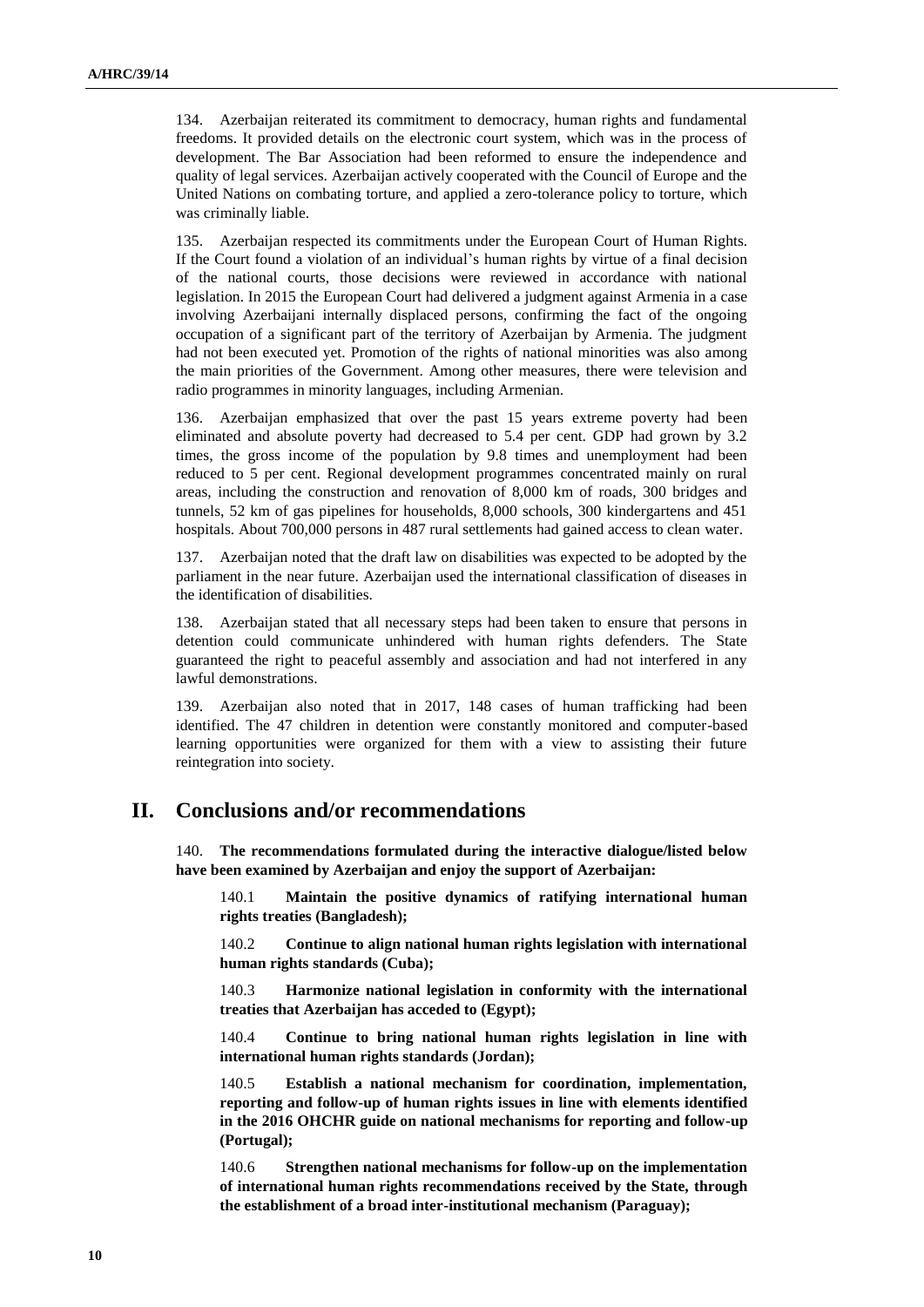140.7 **Adopt an open, merit-based process when selecting national candidates for United Nations treaty body elections (United Kingdom of Great Britain and Northern Ireland);**

140.8 **Extend an invitation to the Special Rapporteur on the issue of human rights obligations relating to the enjoyment of a safe, clean, healthy and sustainable environment (Costa Rica);**

140.9 **Continue efforts to implement accepted recommendations relating to combating torture and other forms of cruel treatment (Lebanon);**

140.10 **Continue cooperating with the Human Rights Council mechanisms (Sudan);**

140.11 **Continue its efforts to promote and protect human rights in collaboration with the Human Rights Council and OHCHR, on the basis of the needs identified by Azerbaijan (Tajikistan);**

140.12 **Continue active engagement with United Nations human rights mechanisms (Viet Nam);**

140.13 **Fully cooperate with, respond to, and follow the recommendations of the United Nations High Commissioner for Human Rights, the Human Rights Council, the Committee against Torture and all Human Rights Council special procedure mandate holders (Greece);**

140.14 **Share with others national best practices for peaceful coexistence (Islamic Republic of Iran);**

140.15 **Share best national practices of the peaceful coexistence of different religions and confessions (Iraq);**

140.16 **Maintain and further continue its valuable contributions for the strengthening of inter-civilizational and intercultural dialogue (Kazakhstan);**

140.17 **Continue measures to strengthen the capacity of national human rights protection mechanisms (Uzbekistan);**

140.18 **Increase and extend to all public service sectors training on the protection of the rights of persons in situations of human mobility (Ecuador);**

140.19 **Continue to improve national legislation and to strengthen corresponding institutions, ensuring the rights of women and children (Belarus);**

140.20 **Continue taking effective measures to better promote and protect the rights of women and children in the country (Kazakhstan);**

140.21 **Create the conditions and secure adequate resources for the Ombudsman's Office to develop its full capacity and fulfil its mandate (Slovakia);**

140.22 **Reform the Ombudsman institution to maintain a status according to the Paris Principles relating to the status of national institutions (Germany);**

140.23 **Continue to strengthen the Office of the Commissioner for Human Rights, including enhanced resource allocation (Sri Lanka);**

140.24 **Craft a comprehensive, long-term national action plan that would encompass all government efforts to promote and protect the human rights of its people (Philippines);**

140.25 **Consider adopting a national action plan to promote all women's rights (Namibia);**

140.26 **Continue efforts to develop an education system on human rights (Uzbekistan);**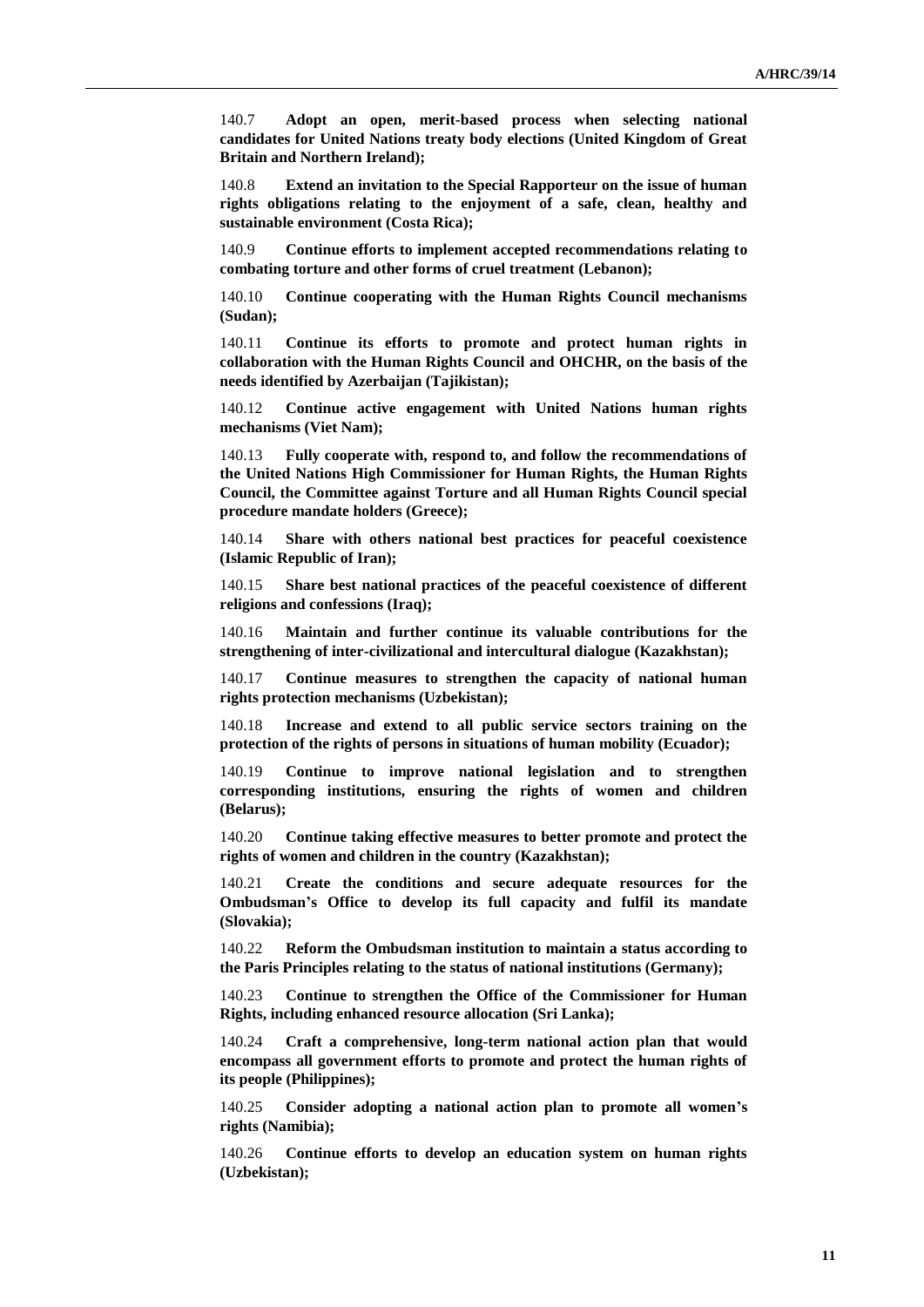140.27 **Continue efforts in the field of human rights education and training (Morocco);**

140.28 **Provide training to law enforcement, the judiciary and other stakeholders on handling cases of violence against women and ensure that all cases are promptly and thoroughly investigated (Canada);**

140.29 **Continue making available professional training programmes for government employees and legal workers to increase human rights education (Egypt);**

140.30 **Continue efforts to achieve gender equality, particularly in the labour market (Tunisia);**

140.31 **Comprehensively implement the existing national legislation prohibiting gender discrimination (India);**

140.32 **Maintain the positive dynamics of gender equality in the public service recruitment process (Pakistan);**

140.33 **Strengthen the national legal framework against all forms of discrimination based on disability (Algeria);**

140.34 **Take appropriate steps to counter racial discrimination, including by introducing a definition of racial discrimination in national legislation (Namibia);**

140.35 **Continue promoting capacity-building activities aimed at harmonizing national institutions in line with the Sustainable Development Goals, particularly Goal 16 (United Arab Emirates);**

140.36 **Further the Sustainable Development Goal-centred approach deployed by the Government in taking measures designed to advance the promotion and protection of human rights (Viet Nam);**

140.37 **Enhance the role of women in strengthening democracy and ensuring sustainable development (Bahrain);**

140.38 **Continue enhancing the role of women in strengthening democracy and ensuring sustainable development (Bangladesh);**

140.39 **Further the Sustainable Development Goal-centred approach deployed by the Government in taking the measures designed to advance the promotion and protection of human rights (Bangladesh);**

140.40 **Further the Sustainable Development Goal-centred approach in taking measures to advance the realization of the right to education for its people (Indonesia);**

140.41 **Maintain economic development dynamics with a view to improving the well-being of the population (Islamic Republic of Iran);**

140.42 **Continue efforts to promote human rights through programmes aimed at achieving the Sustainable Development Goals (Kuwait);**

140.43 **Further the Sustainable Development Goal-centred approach deployed by the Government in taking the measures designed to advance the promotion and protection of human rights (Maldives);**

140.44 **Further the Sustainable Development Goal-centred approach deployed by the Government in taking the measures designed to advance the promotion and protection of human rights (Pakistan);**

140.45 **Continue efforts to improve the quality of education in public schools while implementing the Sustainable Development Goals (Bolivarian Republic of Venezuela);**

140.46 **Take further steps to implement the United Nations Guiding Principles on Business and Human Rights, taking into account the**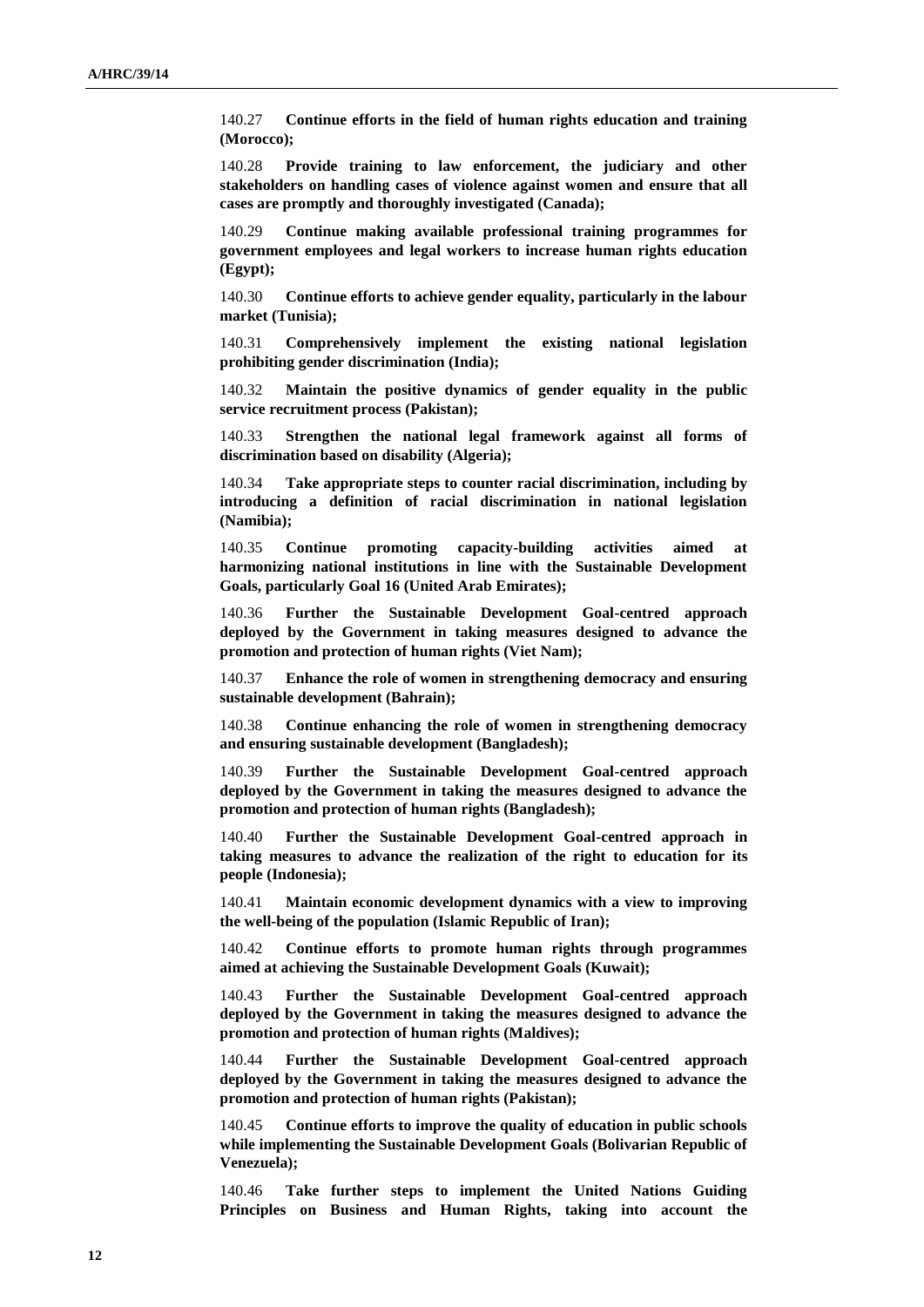**recommendations from the Working Group on business and human rights (Thailand);**

140.47 **Prohibit corporal punishment of children and promote non-violent alternatives as disciplinary measures (Uruguay);**

140.48 **Revise current legislation in order to explicitly prohibit corporal punishment of children in all settings, including at home (Montenegro);**

140.49 **Ensure the implementation of the Presidential decree on the improvement of the penitentiary system, in particular the parts on the renovation of infrastructure, the enhancement of control over conditions of detention and the prevention of potential cases of corruption (Russian Federation);**

140.50 **Improve conditions in prisons and detention centres, and ensure necessary access to medical care for inmates (Czechia);**

140.51 **Continue efforts to combat human trafficking and to protect and support victims, particularly women and children (Tunisia);**

140.52 **Carry on efforts to enable tangible progress in combating trafficking in persons (Turkmenistan);**

140.53 **Pay special attention to women and children in terms of trafficking (Ukraine);**

140.54 **Work towards ending all forms of human trafficking, including by developing a new national action plan for combating trafficking in human beings (United Kingdom of Great Britain and Northern Ireland);**

140.55 **Intensify actions to prevent and fight trafficking for the purpose of labour exploitation (Angola);**

140.56 **Continue efforts to combat trafficking in human beings, particularly the exploitation of children and women, by strengthening the fight against traffickers (Djibouti);**

140.57 **Continue with ongoing efforts to combat trafficking of women and girls for sexual exploitation and forced labour (Ghana);**

140.58 **Continue efforts to prevent and combat trafficking of persons for the purpose of labour exploitation (Islamic Republic of Iran);**

140.59 **Continue efforts to combat human trafficking (Iraq);**

140.60 **Strengthen efforts to combat human trafficking and to protect and assist the victims of human trafficking, particularly children (Lebanon);**

140.61 **Take all necessary steps to eliminate human trafficking and strengthen measures to provide necessary assistance to victims of trafficking by facilitating their reintegration into society (Malaysia);**

140.62 **Continue to intensify efforts to combat and address human trafficking, including by revising the legal definition of "vulnerable individuals" under the Law on Trafficking in Persons and increasing the number of shelters available to victims of trafficking (Namibia);**

140.63 **Sustain its efforts to combat human trafficking and safeguard the rights of migrant workers (Nigeria);**

140.64 **Apply all legislative, administrative and other measures to combat trafficking in persons (Panama);**

140.65 **Continue and intensify its efforts on behalf of children and women generally, to ensure their safety in the domestic environment and to remove any obstacles to their education, development and access to equal opportunities (Tajikistan);**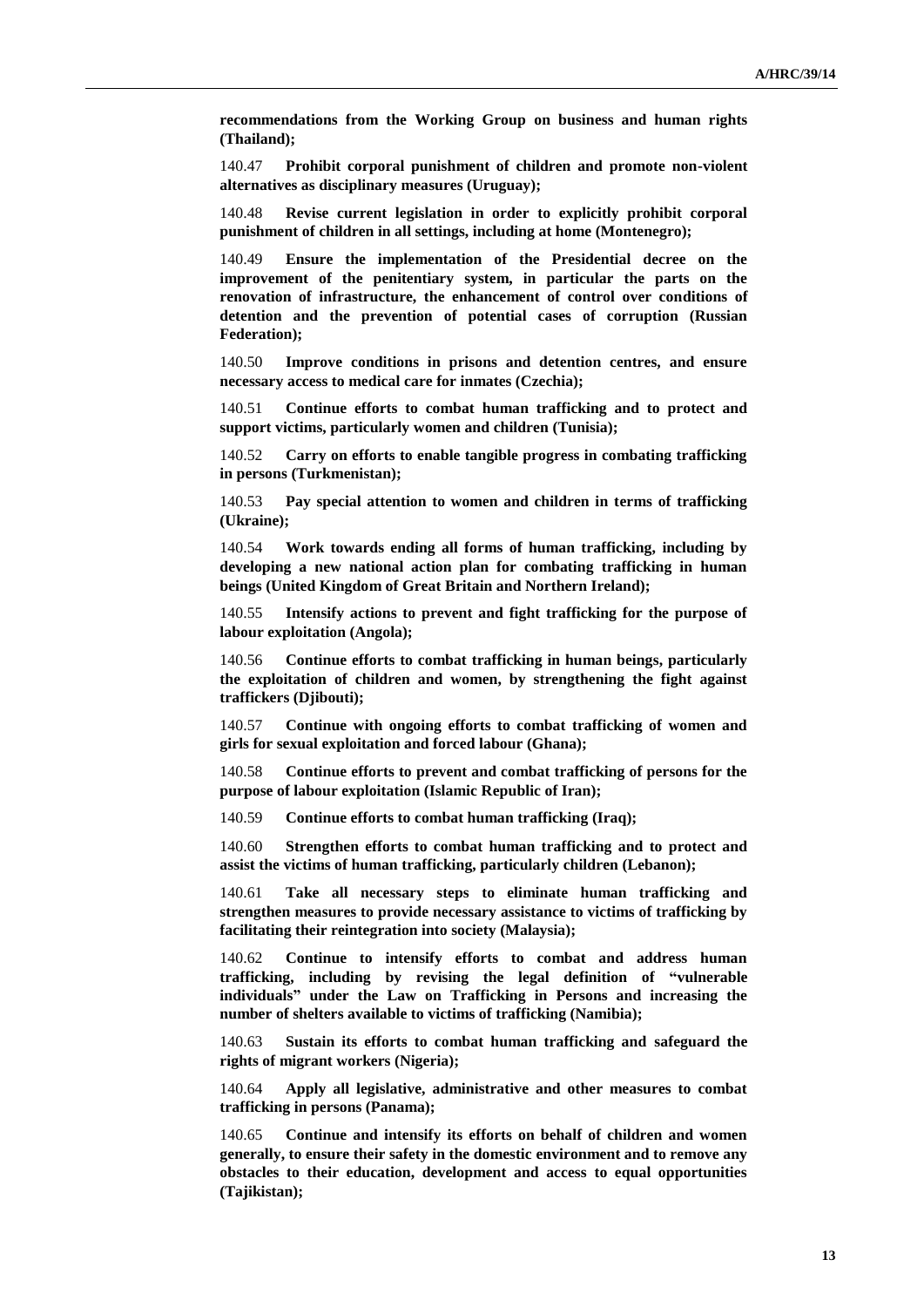140.66 **Take further steps to afford all persons deprived of their liberty all the fundamental legal safeguards from the very outset of their detention (Hungary);**

140.67 **Further increase action aimed at ensuring the promotion of freedom of religion for all confessions throughout the country (Italy);**

140.68 **Continue its work to develop freedom of speech, support the independence of the media and boost the professionalism of journalists and strengthen their social protection (Russian Federation);**

140.69 **Continue to take measures to grantee freedom of association and to engage closely with civil society in upholding human rights protection (Myanmar);**

140.70 **Respect the rights of lawyers (France);**

140.71 **Continue taking further steps to strengthen the juridical system (Tajikistan);**

140.72 **Expand the application of modern information technologies and innovations in the justice system (Belarus);**

140.73 **Ensure the independence, impartiality and transparency of the judicial system, and improve access to justice (France);**

140.74 **Increase the use of technological and electronic innovations in the provision of government services (Qatar);**

140.75 **Continue efforts to implement the national plan to eradicate corruption 2016–2018 (Tunisia);**

140.76 **Continue its ongoing efforts to enhance the transparent and efficient nature of the State Agency for Services and Social Innovations (Turkey);**

140.77 **Continue progress in combating corruption through the use of innovative approaches (United Arab Emirates);**

140.78 **Intensify efforts to eradicate corruption (Bahrain);**

140.79 **Continue to enhance transparency in public entities and to strengthen its legal and policy framework to eradicate corruption in the public sector (Singapore);**

140.80 **Continue to share best national practices for the provision of public services through a single window model, in order for them to be subsequently replicated (Cuba);**

140.81 **Maintain the progress achieved in eliminating corruption at the national level (Iraq);**

140.82 **Continue to use technological innovation to promote public legal services (Kuwait);**

140.83 **Continue with its efforts to combat corruption and other related economic crimes (Nigeria);**

140.84 **Further strengthen its ongoing judicial reform process through smart technology and an awareness programme for law enforcement staff (Myanmar);**

140.85 **Ensure that any allegations of torture are investigated effectively, independently and impartially (Switzerland);**

140.86 **Continue efforts to fight corruption at the national level (Morocco);**

140.87 **In line with the Human Rights Committee, take specific measures for the exercise of political participation in plural and competitive elections (Costa Rica);**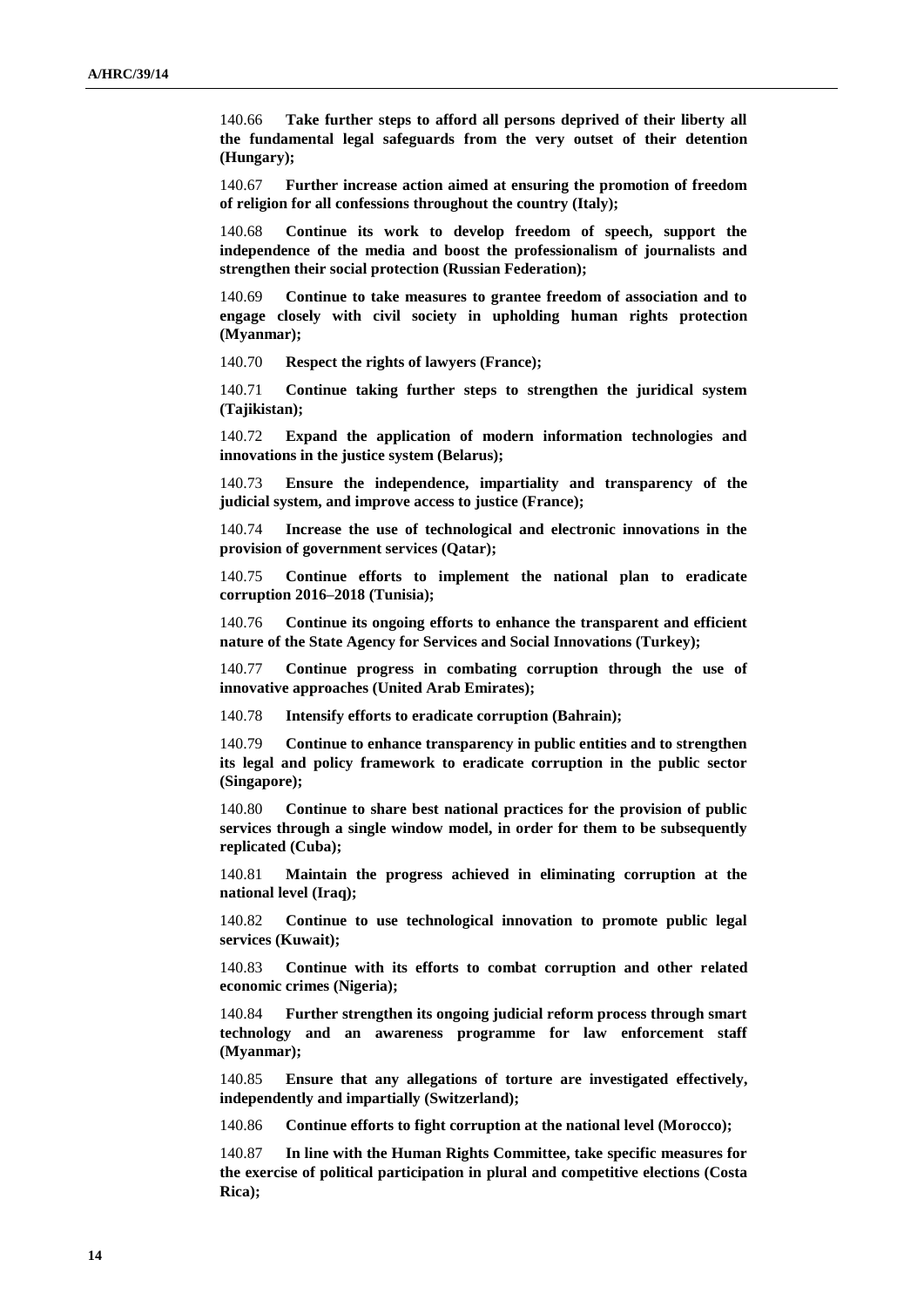140.88 **Continue efforts to promote and protect civil, economic and cultural rights (Yemen);**

140.89 **Strengthen ongoing initiatives aimed at improving the economic and social welfare of its citizens, in particular their health and education (Sri Lanka);**

140.90 **Continue measures to improve the equitable enjoyment of socioeconomic rights by vulnerable and marginalized communities (Nepal);**

140.91 **Continue to promote sustainable economic and social development, raise people's standard of living and lay a solid foundation for the enjoyment of all human rights by its people (China);**

140.92 **Continue efforts to implement the national programme for social and economic development (Libya);**

140.93 **Continue to strengthen social security measures to provide assistance for low-income families (China);**

140.94 **Continue its efforts to combat poverty, especially among the most disadvantaged and marginalized members of the population, and reduce disparities between the capital and rural areas (State of Palestine);**

140.95 **Continue to strengthen its successful social programmes in the fight against poverty and social exclusion (Bolivarian Republic of Venezuela);**

140.96 **Continue efforts aimed at strengthening social policy and poverty eradication (Saudi Arabia);**

140.97 **Continue strengthening poverty reduction policies for rural areas, including through measures to strengthen small sustainable agriculture (Plurinational State of Bolivia);**

140.98 **Adopt a national policy on employment for young people, in particular for young people in rural areas (Honduras);**

140.99 **Reinforce the implementation of the action programme on the protection of mother and child health to ensure a reduction of the high prevalence of maternal and infant deaths (Angola);**

140.100 **Continue its efforts to further improve access to, and the quality of, health-care services (Brunei Darussalam);**

140.101 **Continue its efforts to improve health-care facilities in rural areas in collaboration with relevant United Nations agencies (Democratic People's Republic of Korea);**

140.102 **Increase easy access to health-care services, ensure an adequate budget for health expenditures, improve the health-care infrastructure and promote the skills of health service providers (India);**

140.103 **Continue to implement the programme of action on the protection of women's and children's health and ensure that all programmes related to maternal and child health are extended to rural areas (Kyrgyzstan);**

140.104 **Promptly adopt the bill on reproductive health and family planning (Uruguay);**

140.105 **Ensure women's decision-making powers concerning their health status and the use of abortion for family planning (Iceland);**

140.106 **Ensure that school-age children, including foreigners, have the right to education (Algeria);**

140.107 **Continue to invest in State spending on public education, in particular in rural areas, to promote equal access to education (Singapore);**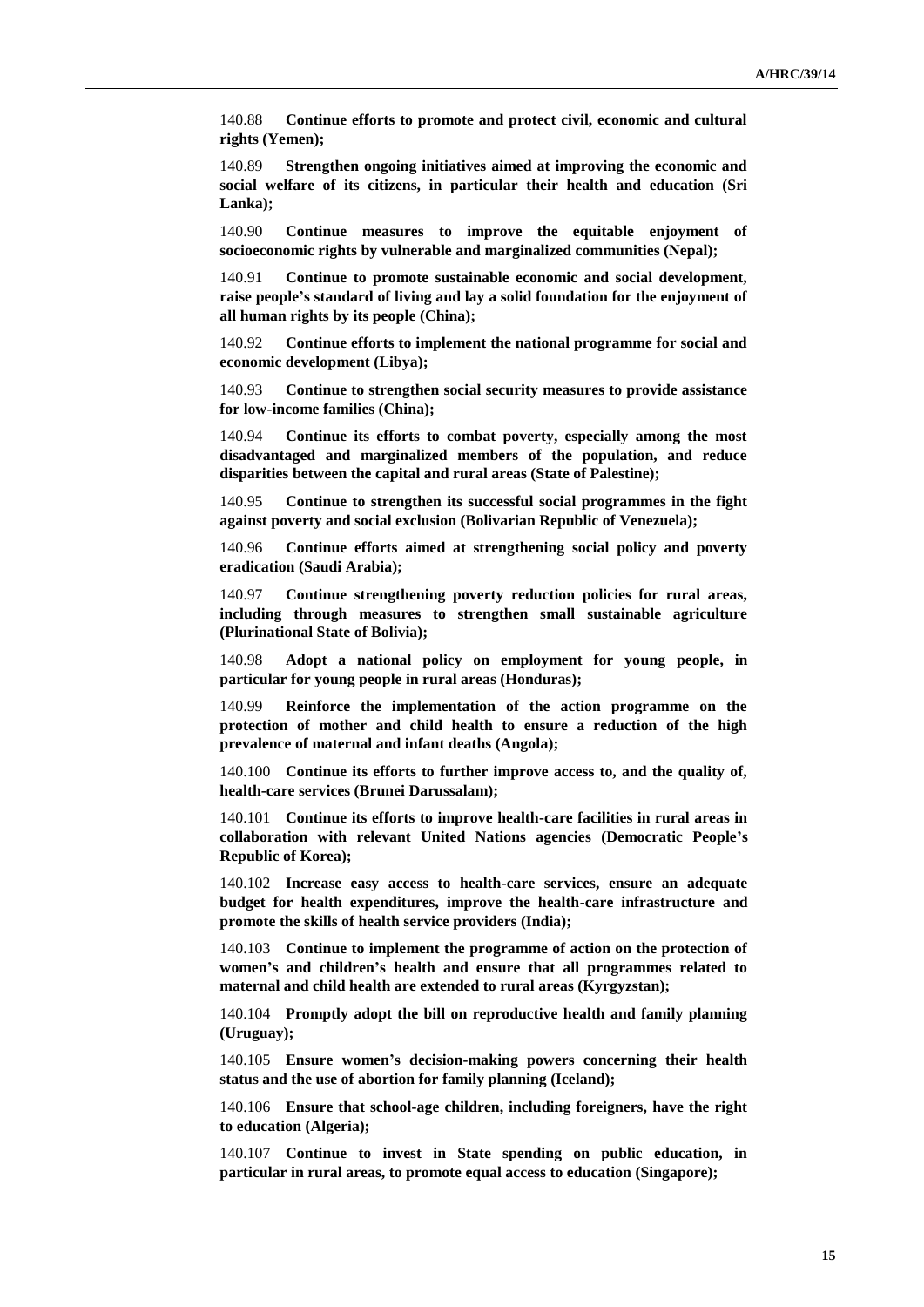140.108 **Continue efforts aimed at the protection and promotion of women's rights through relevant strategies, action plans and campaigns (Georgia);**

140.109 **Continue enhancing the role of women in strengthening democracy and ensuring sustainable development (Turkmenistan);**

140.110 **Continue assistance for and promotion of women's empowerment both in the public and private sectors (Lao People's Democratic Republic);**

140.111 **Continue to take systematic and coherent measures to raise awareness of and combat discrimination against women (Romania);**

140.112 **Enhance efforts to address patriarchal attitudes and gender stereotypes through strengthened implementation of relevant laws and policies (Rwanda);**

140.113 **Increase efforts to eliminate violent and discriminatory practices against women, specially addressing the issue of selective abortions based on the sex of the fetus (Uruguay);**

140.114 **Strengthen existing measures to raise awareness of and combat discrimination against women (Zimbabwe);**

140.115 **Continue to take systematic and coherent measures to raise awareness of and combat discrimination against women (Lao People's Democratic Republic);**

140.116 **Continue efforts to enhance gender parity and promote nondiscrimination against women in all spheres (Sri Lanka);**

140.117 **Continue taking measures to combat violence against women, including by conducting awareness-raising campaigns on the negative impact of gender-based stereotypes with a view to eliminating them (Republic of Moldova);**

140.118 **Continue and intensify efforts to promote gender equality and reduce violence against women through systematic and coherent measures (Malaysia);**

140.119 **Take additional measures to promote and protect women's rights, combat domestic violence and promote gender equality, including legal reforms on gender violence and the development of a national action plan (Brazil);**

140.120 **Increase its efforts to promote and protect the rights of women, fight against domestic violence and promote gender equality (Togo);**

140.121 **Strengthen measures to combat domestic violence and violence against women, including through the implementation of legislation to ensure justice for victims (Rwanda);**

140.122 **Continue efforts to ensure women's rights by completing the adoption and implementation of gender equality measures and the fight against domestic violence (Gabon);**

140.123 **Intensify efforts to promote and protect women's rights, with a specific focus on the fight against domestic violence (Italy);**

140.124 **Continue efforts to promote and protect the rights of women, to combat domestic violence and to achieve gender equality (Kyrgyzstan);**

140.125 **Involve women more actively in the decision-making process and ensure their full and equal participation in political and public life (Ukraine);**

140.126 **Strengthen mechanisms to promote the full and effective participation of women in different spheres, thus guaranteeing their effective incorporation into public life (Bosnia and Herzegovina);**

140.127 **Step up efforts to strengthen the role of women in the political and socioeconomic development of the country (Bulgaria);**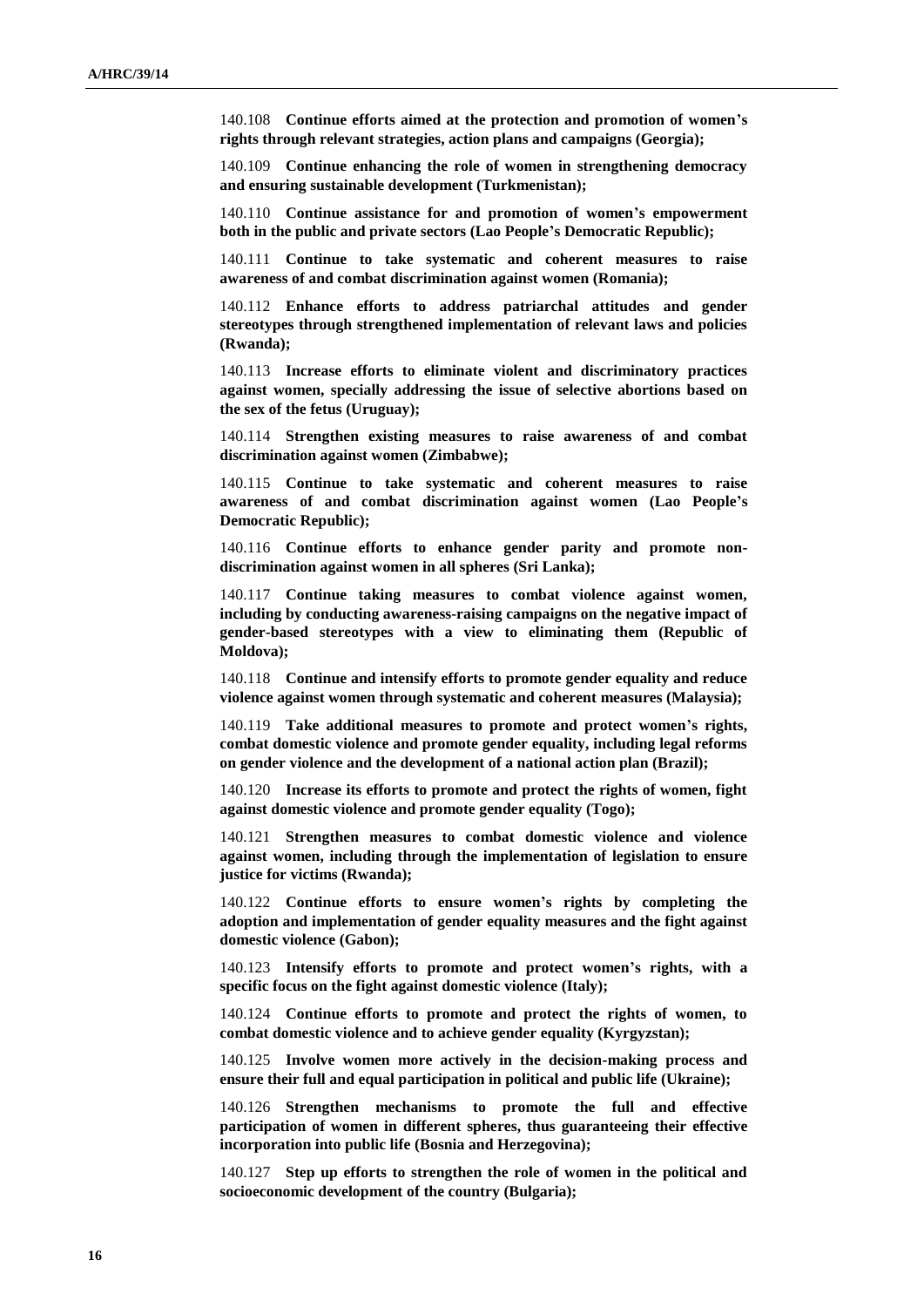140.128 **Continue with the work that has allowed greater political participation of women in decision-making positions in recent years (Ecuador);**

140.129 **Strengthen the full participation of women, on an equal footing with men, in political and public life (Peru);**

140.130 **Promote more integrated youth and adolescent services, involving multiple agencies, to improve the availability of and access to complementary services, with a particular focus on access to such services for girls and young women (Republic of Moldova);**

140.131 **Implement the action programme on the protection of mother and child health, and ensure that all maternal and child health programmes cover rural areas (Togo);**

140.132 **Accelerate its legislative reform process aimed at protecting the rights of the child (Zimbabwe);**

140.133 **Include in the Criminal Code provisions expressly prohibiting child pornography (Côte d'Ivoire);**

140.134 **Ensure the adoption and effective implementation of the draft law on the rights of persons with disabilities (Russian Federation);**

140.135 **Consider adopting laws on the rights of persons with disabilities in line with the general principles of the policies of the Government (Sudan);**

140.136 **Expedite the formulation of the law on the rights of persons with disabilities, based on the recommendations from the Committee on the Rights of Persons with Disabilities and with civil society participation (Thailand);**

140.137 **Invest additional efforts to comprehensively improve the situation of persons with disabilities and their social inclusion (Serbia);**

140.138 **Ensure that the State Programme for the Development of Inclusive Education for Persons with Disabilities is successfully implemented and share experience and best practices with other Member States (Brunei Darussalam);**

140.139 **Continue to implement policies to support the inclusion of all persons with disabilities in society and their active participation in community life, and allocate adequate financial resources for this purpose (Djibouti);**

140.140 **Complete the elaboration and adoption of all legislative and institutional measures for persons with disabilities (Gabon);**

140.141 **Continue its institutional reforms for strengthening the protection of human rights, including by intensifying measures to adopt the bill on the rights of persons with disabilities (Indonesia);**

140.142 **Continue to promote and protect the rights of persons with disabilities (Lao People's Democratic Republic);**

140.143 **Explicitly include in its legislation the prohibition of discrimination on the grounds of disability (Panama);**

140.144 **Continue implementing programmes and projects aimed at ensuring access to inclusive education for all children with disabilities (Bulgaria);**

140.145 **Disseminate successful national experience to promote intercultural and interreligious dialogue (Belarus);**

140.146 **Continue to strengthen intercultural dialogues (Islamic Republic of Iran);**

140.147 **Continue its constructive engagement in ensuring the rights of Azerbaijani internally displaced persons forcefully expelled from the Nagorno-Karabakh region of Azerbaijan to return to their native lands (Turkey);**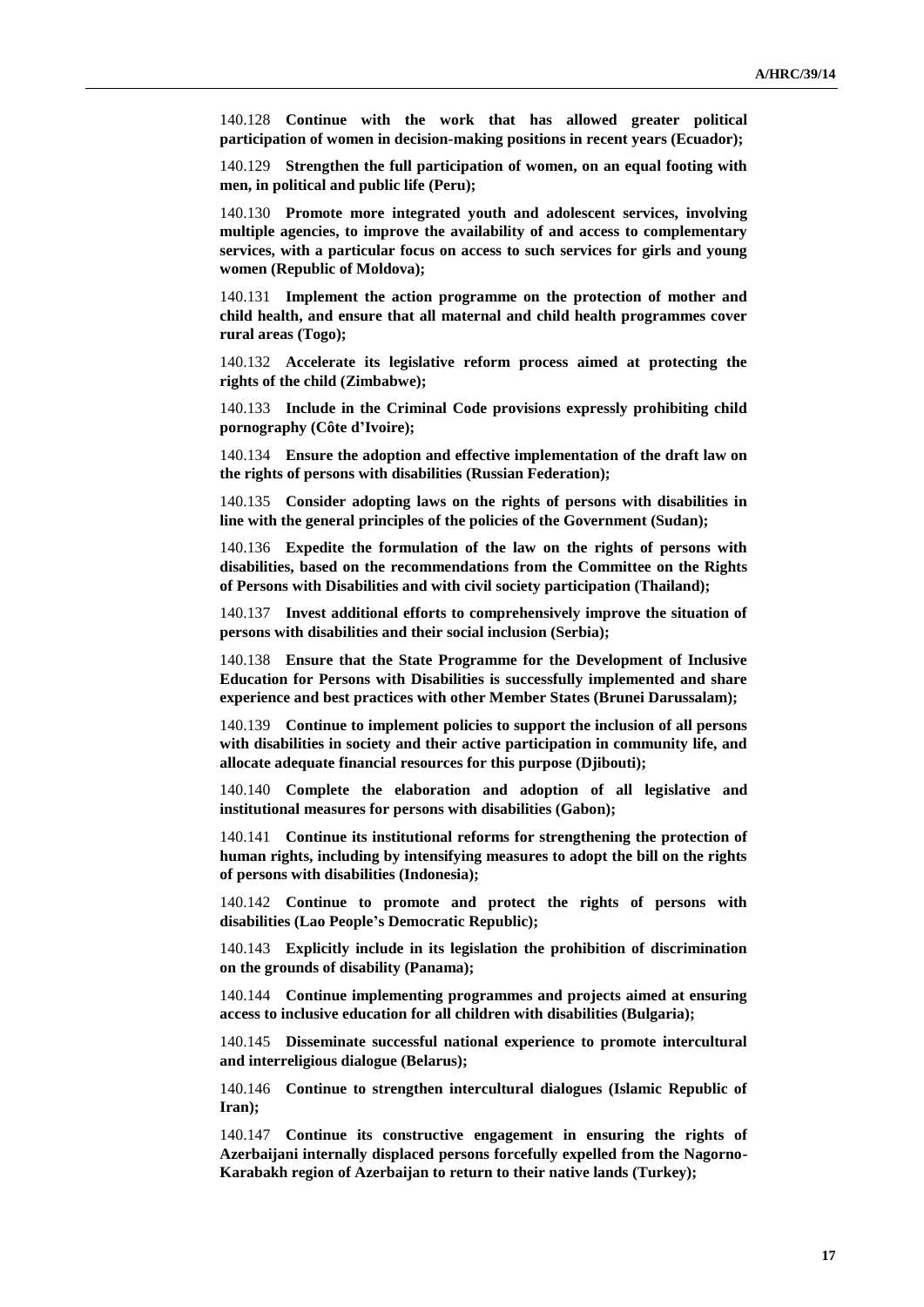140.148 **Maintain the positive experience of allocating adequate funds for welfare programmes for internally displaced persons (Bangladesh);**

140.149 **Maintain the positive experience of allocating adequate funds for the welfare programme for internally displaced persons (Jordan);**

140.150 **Raise awareness of the efforts taken to ensure the rights of internally displaced persons to return to their native lands in safety and dignity (Maldives);**

140.151 **Continue to make every effort to ensure the rights of internally displaced persons to return to their native lands in safety and dignity (Pakistan);**

140.152 **Continue efforts to guarantee equality of access to education with the continuation of the provision of academic scholarships for internally displaced persons (Qatar).**

141. **The following recommendations will be examined by Azerbaijan, which will provide responses in due time, but no later than the thirty-ninth session of the Human Rights Council:**

141.1 **Ratify the Optional Protocol to the International Covenant on Economic, Social and Cultural Rights (Portugal) (Spain);**

141.2 **Ratify the Optional Protocol to the Convention on the Rights of the Child on a communications procedure and ensure its full implementation (Slovakia);**

141.3 **Intensify internal coordination related to accession to the Optional Protocol to the Convention on the Rights of the Child on a communications procedure (Georgia);**

141.4 **Consider the possibility of ratifying the International Convention for the Protection of All Persons from Enforced Disappearance (Bosnia and Herzegovina);**

141.5 **Ratify the International Convention for the Protection of All Persons from Enforced Disappearance (Burundi) (Portugal);**

141.6 **Take into consideration the ratification of the Rome Statute of the International Criminal Court (Romania); Consider ratifying the Rome Statute of the International Criminal Court (Uruguay);**

141.7 **Ratify the Rome Statute of the International Criminal Court (Austria) (Spain);**

141.8 **Ratify the Rome Statute of the International Criminal Court and align its national legislation (Cyprus);**

141.9 **Ratify the Council of Europe Convention on Preventing and Combating Violence against Women and Domestic Violence (Côte d'Ivoire) (Cyprus) (Spain);**

141.10 **Ratify the Council of Europe Istanbul Convention (Estonia);**

141.11 **Ratify the human rights instruments to which it is not a party yet, in particular the Council of Europe Convention on Preventing and Combating Violence against Women and Domestic Violence (Honduras);**

141.12 **Extend a standing invitation to the Special Rapporteur on the independence of judges and lawyers to undertake fact-finding country visits with respect to the situation of the judiciary and legal professions in the country (Greece);**

141.13 **Establish independent and transparent mechanisms for disciplinary proceedings against lawyers in conformity with the Basic Principles on the Role**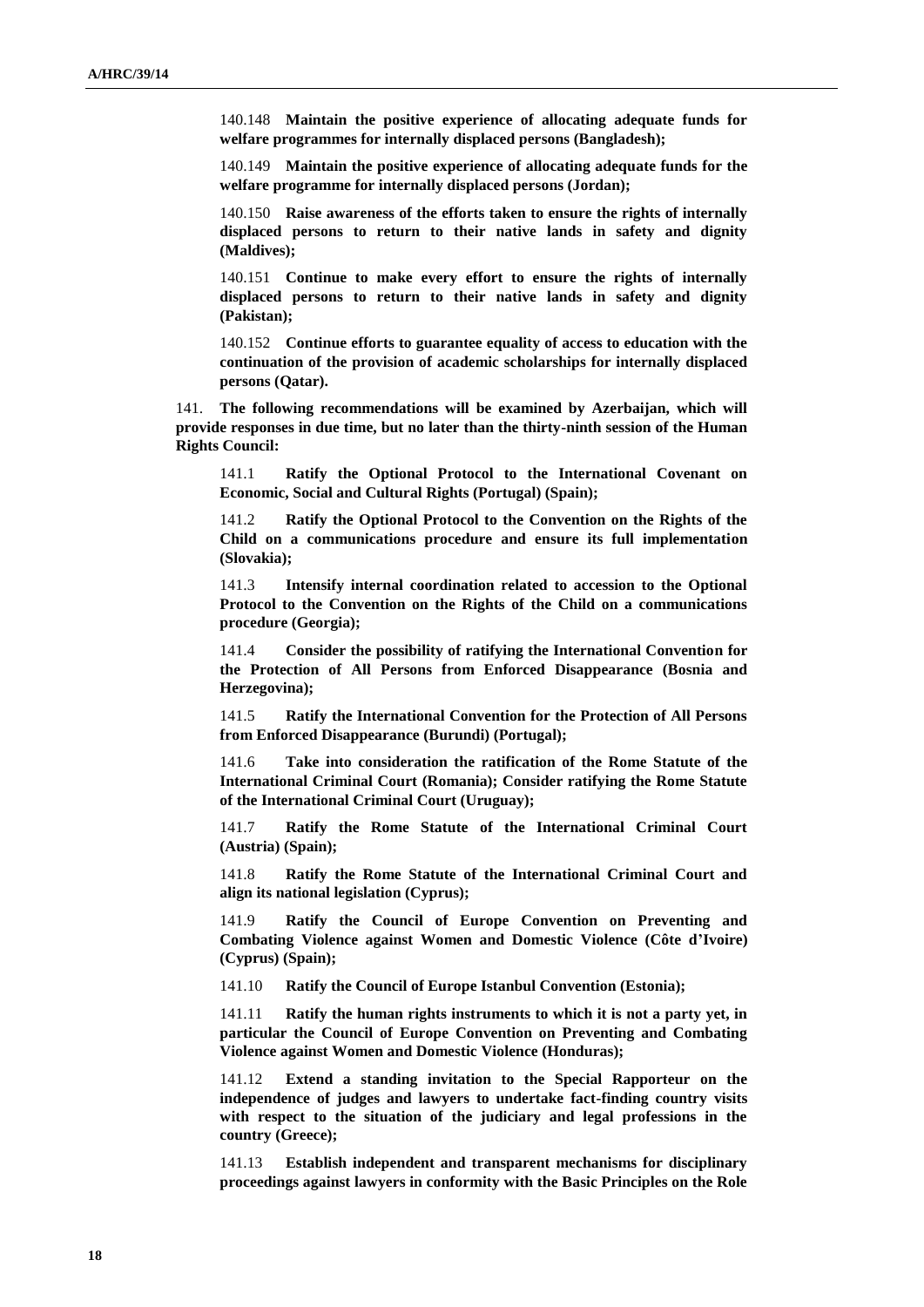**of Lawyers and Recommendation No. R(2000)21 of the Council of Europe on the freedom of exercise of the profession of lawyer (Austria);**

141.14 **Comply with decisions of the European Court of Human Rights concerning illegal imprisonments on politically motivated charges (Cyprus);**

141.15 **Respect its obligations as a member of the Organization for Security and Cooperation in Europe and the Council of Europe, and implement all decisions of the European Court of Human Rights (France);**

141.16 **Take the necessary measures to combat acts of violence and discrimination, such as stigmatization, against persons pertaining to the lesbian, gay, bisexual, transgender and intersex community, and encourage Azerbaijan to deepen the measures to ensure the investigation and sanctioning of those acts (Argentina);**

141.17 **Ensure that lesbian, gay, bisexual, transgender and intersex people are protected against all forms of discrimination and violence in both law and practice (Canada);**

141.18 **Adopt a comprehensive legal framework against discrimination based on sexual orientation and gender identity (Chile);**

141.19 **Thoroughly review its applicable legislation, in line with its international obligations and commitments, in order to eliminate and combat discrimination based on any ground, including sexual orientation and gender identity (Honduras);**

141.20 **Ensure that the existing anti-discrimination legal framework explicitly prohibits discrimination based on sexual orientation and gender identity (Iceland);**

141.21 **Take steps to intensify the fight against all forms of discrimination, in full compliance with international obligations (Italy);**

141.22 **Incorporate the prohibition of discrimination on the grounds of sexual orientation and gender identity in the current legal framework (Mexico);**

141.23 **Implement a comprehensive awareness-raising campaign on the elimination of existing sex-based stereotypes (Montenegro);**

141.24 **Ensure that article 283 of the Criminal Code on incitement to racial hatred is not misused to persecute or intimidate individuals for their political beliefs (Republic of Korea);**

141.25 **Continue measures to ensure that ethnic minorities, including the Lezghui and Talysh populations, enjoy all their rights (Peru);**

141.26 **Adopt a draft law on the protection of children from all forms of corporal punishment (Kyrgyzstan);**

141.27 **Safeguard children's rights by enacting the draft Law on the Protection of Children against All Forms of Corporal Punishment (Namibia);**

141.28 **Investigate all allegations of torture and ill-treatment of journalists, human rights defenders and activists, and bring perpetrators to justice (Slovakia);**

141.29 **Take measures to eradicate torture, ill-treatment and arbitrary arrests in line with the Optional Protocol to the Convention against Torture and Other Cruel, Inhuman or Degrading Treatment or Punishment. In addition, strengthen public policies and education to combat discrimination and violations of the rights of the lesbian, gay, bisexual and transgender community (Costa Rica);**

141.30 **Protect persons from arbitrary detentions and ill-treatment that they face for any personal consideration, including their sexual orientation and**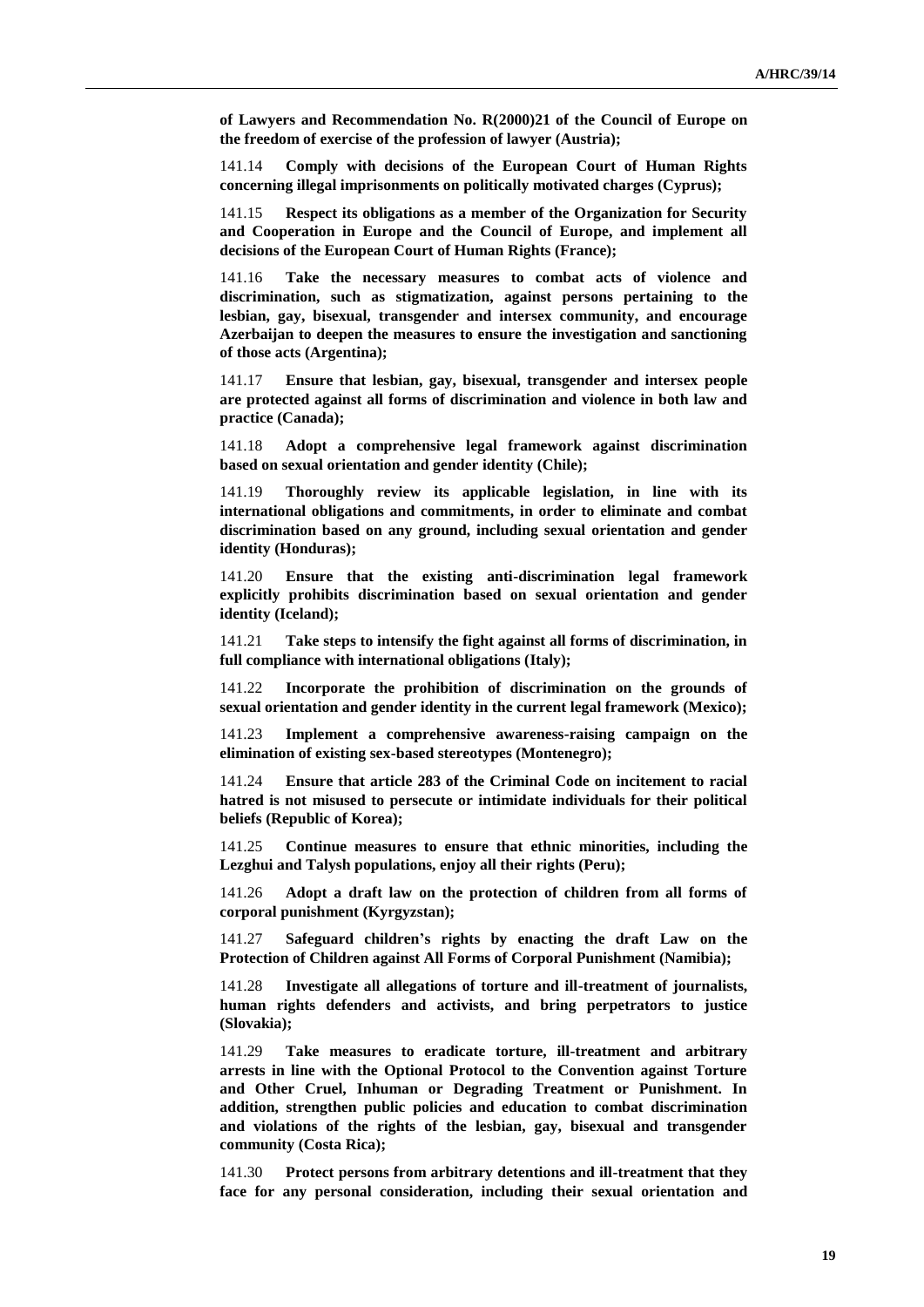**gender identity, ensuring their full social integration on the same footing (Spain);**

141.31 **Immediately and unconditionally release all prisoners arrested on political grounds, including Mr. Ilgar Mammadov, and adopt safeguards against arbitrary or politically motivated detention (Norway);**

141.32 **Release all activists, journalists and bloggers held on politically motivated charges, and dismiss the criminal charges against those individuals that have already been released (Australia);**

141.33 **Ensure that human rights defenders, lawyers and civil society actors are able to carry out their activities without fear or threat of reprisal, obstruction or legal or administrative harassment, as previously recommended (Sweden);**

141.34 **Stop all politically motivated legal proceedings against independent civil society actors (Sweden);**

141.35 **Amend the Code of Administrative Offences, the Law on Grants and the Law on NGOs to eliminate requirements for re-registration and to simplify regulations on access to funding (Sweden);**

141.36 **Ensure the right to freedom of expression, including by revoking its decision from 2017 to block the websites of several independent and opposition media (Sweden);**

141.37 **Guarantee the rights to freedom of expression, both online and offline, freedom of association and peaceful assembly (Switzerland);**

141.38 **Immediately and unconditionally release all individuals in custody for exercising their fundamental freedoms, including the rights to freedom of expression, association, assembly and religion (United States of America);**

141.39 **Amend the Law on Advocates and Advocates' Activities to remove executive and judicial representatives from the Qualification Commission of the Bar Association, to prevent the use of punitive measures against lawyers for their human rights work, and to ensure transparent criteria and procedures for admission (United States of America);**

141.40 **Take the necessary measures to guarantee that all persons can exercise peacefully their right to freedom of expression in conformity with international standards, in particular regarding human rights defenders (Argentina);**

141.41 **Remove libel and defamation as criminal offences and take further steps to ensure journalists may work freely and without fear of retribution (Australia);**

141.42 **Review administrative and legislative provisions and projects, including on defamation, to fully guarantee the enjoyment of freedom of expression, assembly and association (Austria);**

141.43 **Take steps to implement its international obligations on freedom of expression, including the decriminalization of defamation (Belgium);**

141.44 **Create the environment for a free and independent media and take effective measures to ensure that the press and media can work free from oppression, intimidation or reprisals (Slovakia);**

141.45 **Take steps to cease restrictions on the right to freedom of opinion and expression, and ensure that the right to manifest one's religion in private or in public is fully protected and realized (Ghana);**

141.46 **Ensure full respect for freedom of expression in line with its international commitments, including by ensuring that all journalists may work freely and without fear of retribution, allowing foreign media broadcasts**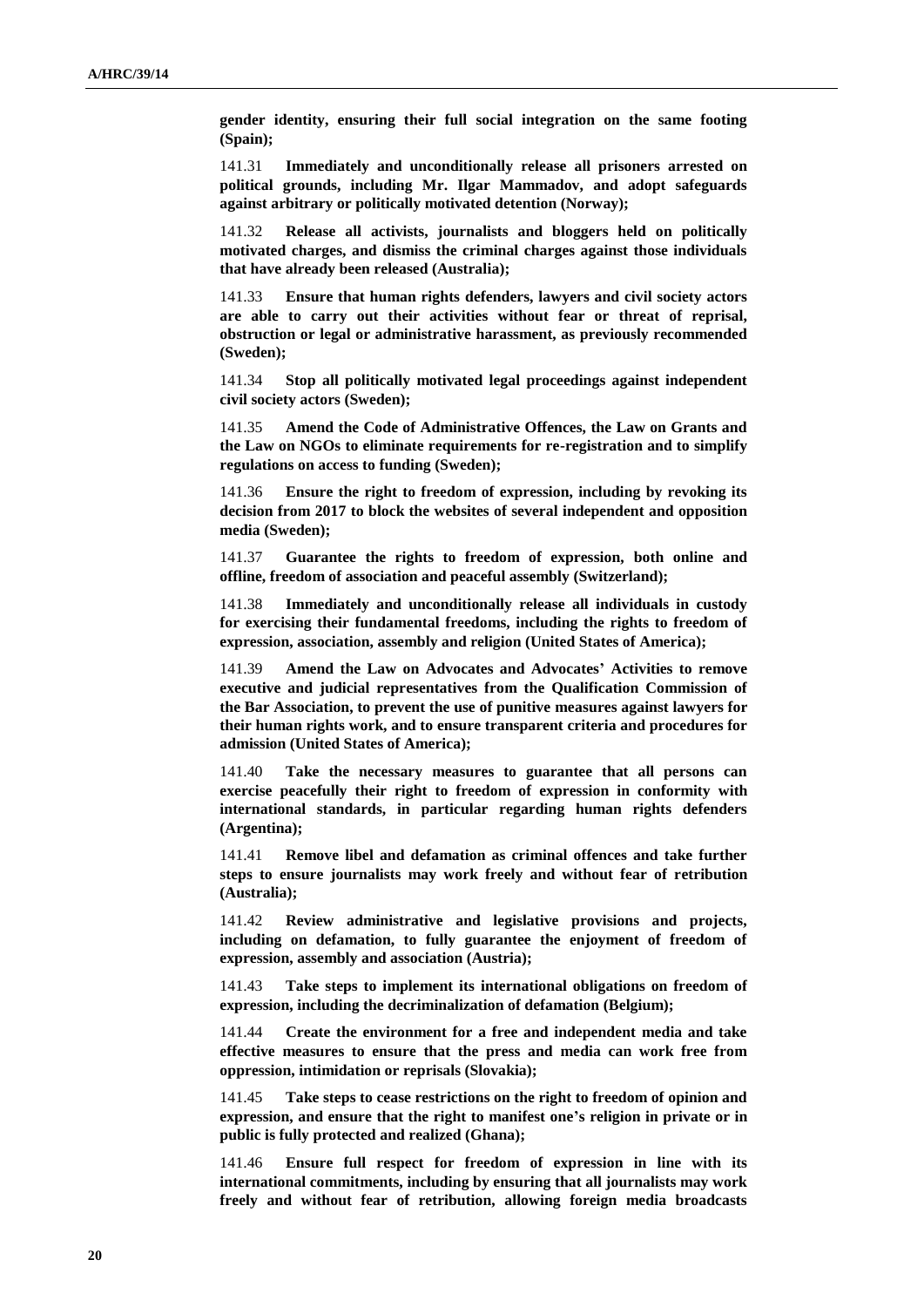**without undue restrictions, ensuring unfettered access to the country for journalists and ending the travel restrictions against independent journalists, NGO leaders and opposition members (Greece);**

141.47 **Immediately and unconditionally release all persons arbitrarily detained for exercising their rights to freedom of expression, including Ilgar Mammadov, in order to respect the decision of the European Court of Human Rights (Slovenia);**

141.48 **Let the Internet remain an area for free speech, particularly by unblocking the opposition websites closed in the spring of 2017, and stopping the persecution of people voicing critical opinions online (Norway);**

141.49 **Guarantee the rights to freedom of expression and peaceful assembly (Peru);**

141.50 **Strengthen the legal framework for the protection of human rights and basic freedoms, including freedom of expression as included in the national plan (Lebanon);**

141.51 **Continue ensuring that human rights defenders and journalists are protected from any act of intimidation or reprisal or any other impediment to their work (State of Palestine);**

141.52 **Permit peaceful civic activity by ending cases against NGOs and independent media, removing undue restrictions to accessing foreign grants and amending laws regarding the registration, operation, and funding of NGOs, in accordance with the recommendations of multilateral institutions, and ending the blocking of independent and opposition websites (United States of America);**

141.53 **Repeal the recent legislation that restricts freedoms of expression, peaceful assembly and association, and ensure a safe environment for journalists, activists and human rights defenders (Spain);**

141.54 **Take measures to guarantee the safety of journalists, in conformity with resolution 33/2 of the Human Rights Council, and ensure prompt, impartial and thorough investigations (Chile);**

141.55 **Ensure freedom of expression and media freedom, including by promptly and thoroughly investigating all allegations of the torture and illtreatment of journalists, human rights defenders and youth activists, and prosecute perpetrators (Estonia);**

141.56 **Decriminalize defamation, and include it in the Civil Code in accordance with international standards (Estonia);**

141.57 **Ensure freedom of expression and the press, in particular by reviewing the Law on Defamation and ceasing the blocking of opposition sites (France);**

141.58 **Bring administrative and legal practices regarding the freedom of assembly into line with article** 49 of the **Constitution and article 5 of the Law on Freedom of Assembly (Germany);**

141.59 **Guarantee the full exercise of the rights to freedom of assembly, expression and association, also by improving the environment for NGOs to freely carry out their activities (Italy);**

141.60 **End all interference in the work of lawyers through disbarment or other disciplinary measures on improper grounds such as expressing critical views (United Kingdom of Great Britain and Northern Ireland);**

141.61 **Remove legislative and practical obstacles to the registration, funding and operation of NGOs (Australia);**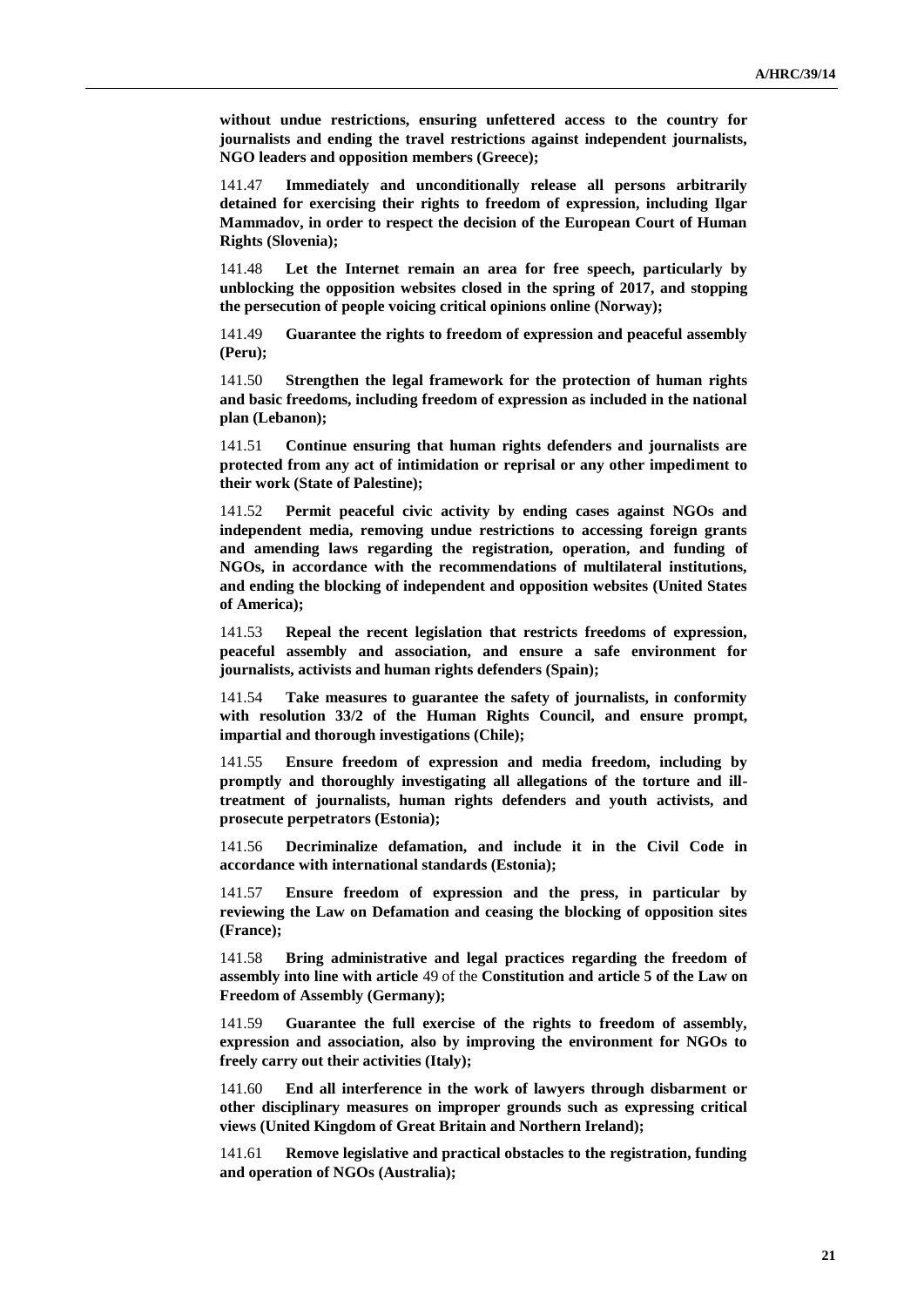141.62 **Take all necessary measures to support the development of a vibrant civil society, in particular by simplifying the rules on the financing of NGOs (Belgium);**

141.63 **Revise legislation requiring civil society organizations to register activities to better protect the effective operation of civil society and the media, consistent with international law (Canada);**

141.64 **Remove legislative and practical obstacles to the functioning of civil society (Croatia);**

141.65 **Ensure that all civil society organizations and activists can operate without undue hindrance or fear of persecution (Cyprus);**

141.66 **Amend laws restricting the activities of civil society, including the Code of Administrative Offences and the law on grants and amend the law on NGOs in order to simplify NGO registration and their access to funding (Czechia);**

141.67 **Ensure that human rights lawyers are not disbarred for political reasons and remain entitled to represent clients in courts (Czechia);**

141.68 **Ensure that all defendants have access to appropriate legal representation, including by increasing the number of qualified lawyers (Estonia);**

141.69 **Revise the Law on NGOs in order to promote the development of civil society (France);**

141.70 **Revise restrictive NGO and grant legislation from early 2014 and bring it into line with international standards (Germany);**

141.71 **Ensure that all governmental authorities, in cooperation and consultation with the Bar Association and with lawyers themselves, take steps to ensure that lawyers are protected from intimidation and harassment or other improper interference in their work (Slovenia);**

141.72 **Revise all laws, regulations and practices concerning freedom of association, to bring them into full compliance with international human rights standards (Ireland);**

141.73 **Review and amend legislation related to the registration of NGOs and their financial means, with a view to guaranteeing the independence of civil society representatives (Mexico);**

141.74 **Enhance the protection of journalists, human rights defenders and NGOs by removing undue restrictions to access foreign grants and amending NGO legislation, particularly regarding the registration, operation and funding of NGOs (Netherlands);**

141.75 **Review its legislation regarding NGOs in order to ensure a safe and enabling environment for them to operate and have free access to funding (Norway);**

141.76 **Refrain from any undue interference in the work of lawyers and ensure the effective independence of the Bar Association of Azerbaijan (Germany);**

141.77 **Revise the selection process for the bar of lawyers, ensuring the use of objective, transparent and independent criteria, which will promote the legal protection of all persons (Mexico);**

141.78 **Investigate all allegations and prosecute perpetrators of torture and ill-treatment of journalists and political opponents, and strengthen the training of relevant public authorities and staff on human rights (Republic of Korea);**

141.79 **Investigate thoroughly allegations of ill-treatment of individuals in police custody with perpetrators being held to account (Australia);**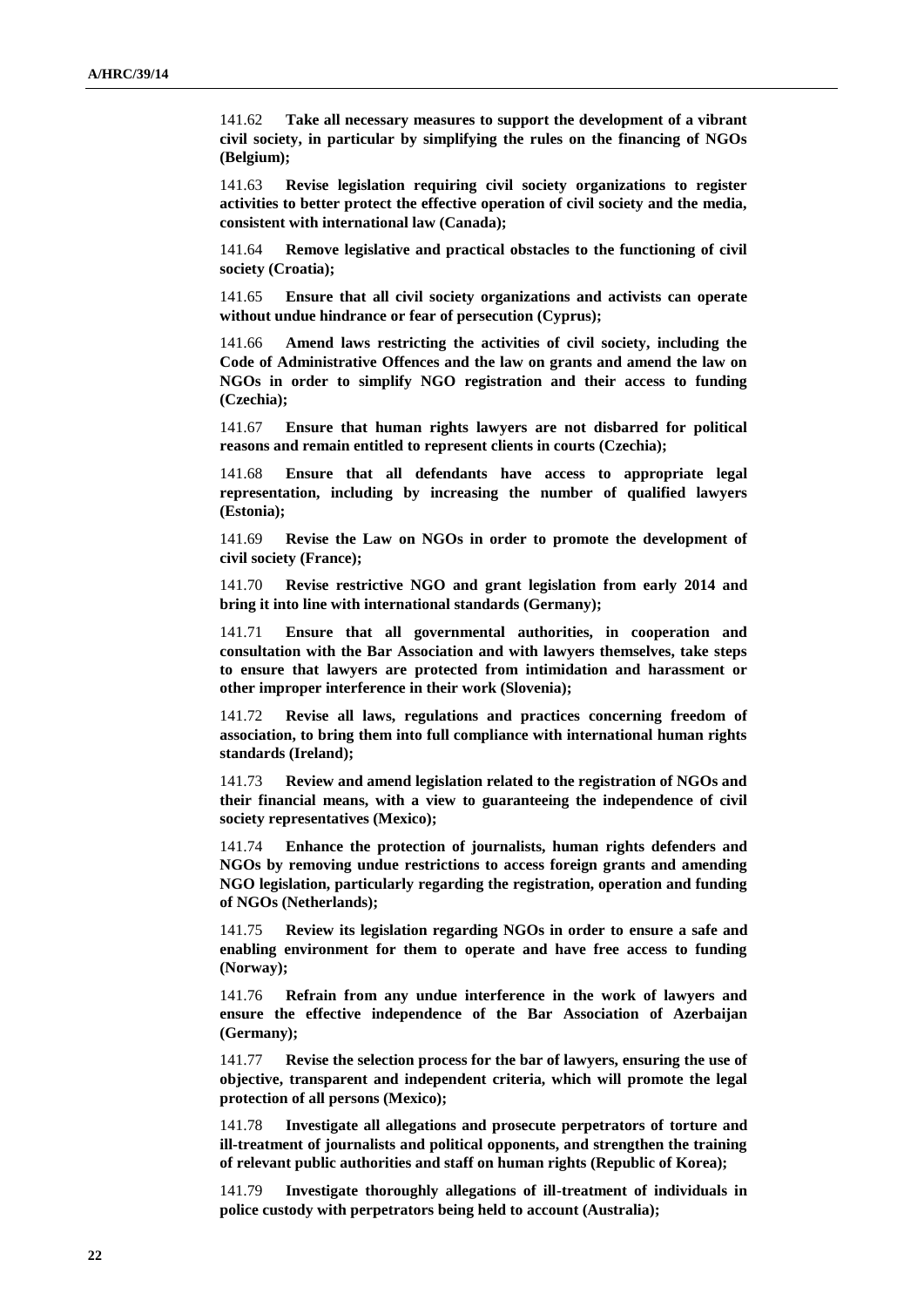141.80 **Ensure effective, prompt and independent investigations of all cases of harassment and violence against journalists and human rights defenders and bring perpetrators to justice (Austria);**

141.81 **Enhance efforts to investigate all allegations of torture and illtreatment, in particular against human rights defenders, journalists and members of religious groups, and hold perpetrators accountable (Brazil);**

141.82 **Investigate promptly and impartially all allegations of arbitrary arrest and detention of civil society actors and develop transparent processes to ensure ready access to legal representation (Canada);**

141.83 **Thoroughly investigate all allegations of torture and ill-treatment against detainees and sanction the perpetrators of such acts (Chile);**

141.84 **Investigate allegations of arbitrary arrests of human rights defenders and journalists, and ensure that freedom of opinion and expression is not unduly restricted on grounds of extremism, defamation or "humiliation of honour" (Czechia);**

141.85 **Thoroughly investigate all allegations of torture and ill-treatment of detainees and hold perpetrators accountable (Greece);**

141.86 **Ensure prompt, effective, independent and impartial investigations into all allegations of arbitrary detention, torture and ill-treatment of human rights defenders, civil society activists and journalists (Ireland);**

141.87 **Make the necessary adjustments to ensure access of women to employment by eliminating wage inequalities between men and women, and promote collective bargaining between trade unions and employers by acting as mediators during dialogues and agreements concluded between the parties (Panama);**

141.88 **Establish a robust legal framework to eliminate all forms of discrimination and violence against women (Nepal);**

141.89 **Adopt without delay a national strategy for the prevention of genderbased violence, including domestic violence, and allocate the necessary resources for these policies to ensure their effectiveness (Belgium);**

141.90 **Carry out policies aimed at ensuring the application of the Law on the Prevention of Domestic Violence (Paraguay);**

141.91 **Redouble its efforts to ensure access to inclusive and quality education for girls and women in rural areas (Honduras);**

141.92 **Take measures to ensure that the secondary school attendance rate among girls in rural areas is raised to the commendably high level of attendance of girls in urban areas (Hungary);**

141.93 **Continue and strengthen ongoing efforts to eliminate child marriage and ensure that girls complete secondary education before getting married (Togo);**

141.94 **Continue efforts to eliminate child marriage and to ensure that girls go through secondary education before marriage (Kyrgyzstan);**

141.95 **Pursue efforts to preserve cultural and linguistic diversity including through the education system (Russian Federation);**

141.96 **Facilitate the procedure of compulsory registration for minority communities and do not unnecessarily obstruct their religious freedom (Spain);**

141.97 **Use the terminology "migrants in an irregular situation" for those who enter into the country and have not yet completed the entry formalities (Paraguay);**

141.98 **Implement a non-discriminatory asylum policy (Switzerland);**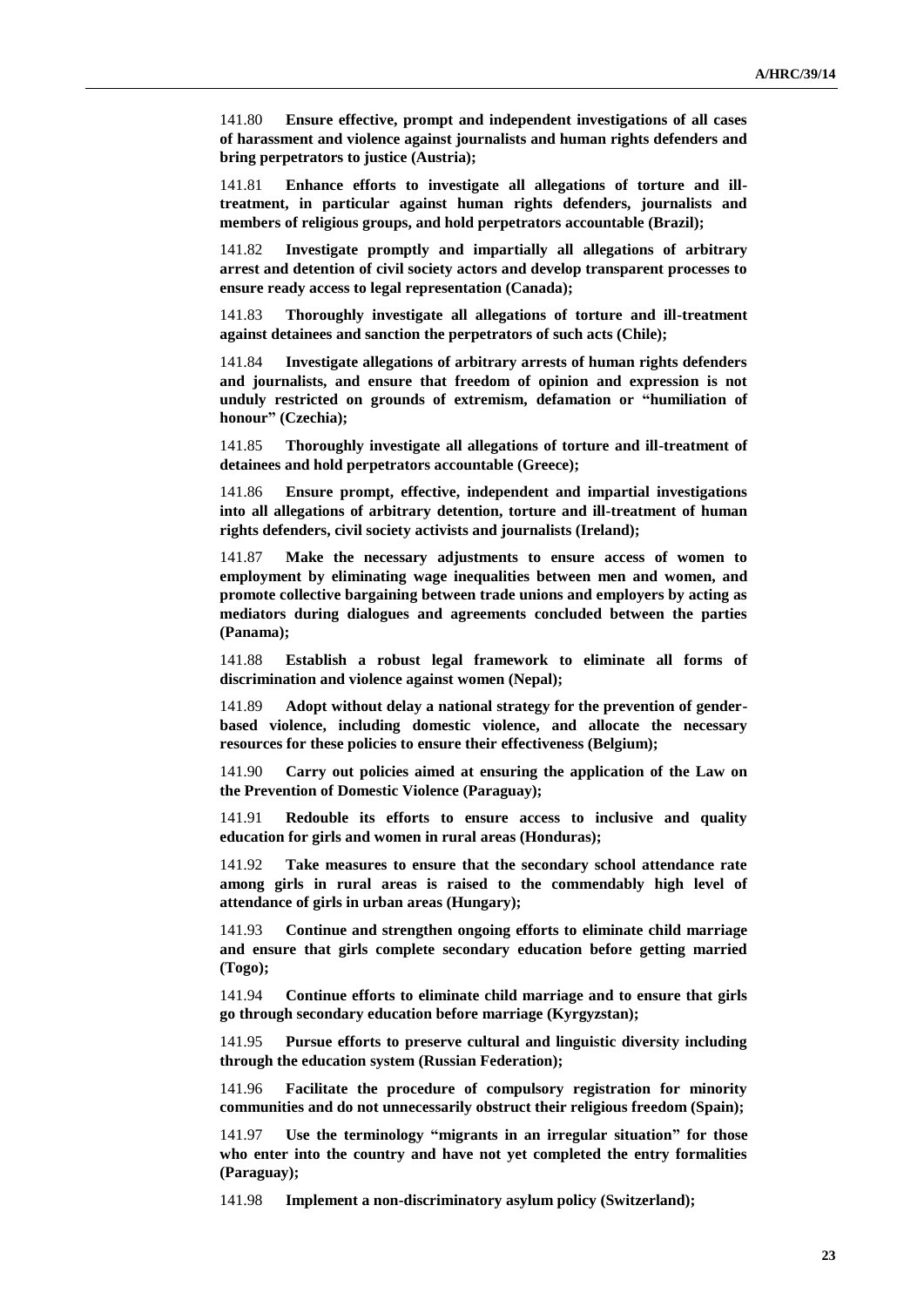141.99 **Grant all asylum seekers access to the asylum system, by ensuring that the definition of refugees is compatible with article 1 of the 1951 Convention relating to the Status of Refugees (Netherlands);**

141.100 **Take the necessary measures to ensure the access of all children, in particular internally displaced children, to the education system (Afghanistan);**

141.101 **Guarantee all the rights of freed activists (France).**

142. **In the view of Azerbaijan, the recommendations listed below are not relevant since they are not factually correct, are a unilateral interpretation of the respective matters and do not comply with the bases of the review stipulated in Human Rights Council resolutions 5/1 and 16/21, and therefore will not be considered by Azerbaijan:**

142.1 **Stop the use of corruptive means to foster Azerbaijan's conflict perception in different international organizations (Armenia);**

142.2 **Collaborate fully with the European Court of Human Rights regarding the application on the case of** *Hayk Makuchyan and Samvel Minasyan v. Azerbaijan and Hungary* **(Armenia);**

142.3 **Condemn the repeated and unpunished use of inflammatory warmongering language by high-level politicians speaking about Armenia and the Armenians and its adverse impact on public views (Armenia);**

142.4 **Ensure that foreigners with Armenian surnames are not denied access to the country on arbitrary and discriminatory bases (Armenia);**

142.5 **Preserve and protect the cultural and archaeological heritage in its jurisdiction, without altering their cultural and ethnic identity, including the medieval Armenian cemetery in Julfa (Armenia);**

142.6 **Stop falsifying statistics on internally displaced persons and refugees by applying a misleading methodology of accounting (Armenia).**

143. **All conclusions and/or recommendations contained in the present report reflect the position of the submitting State(s) and/or the State under review. They should not be construed as endorsed by the Working Group as a whole.**